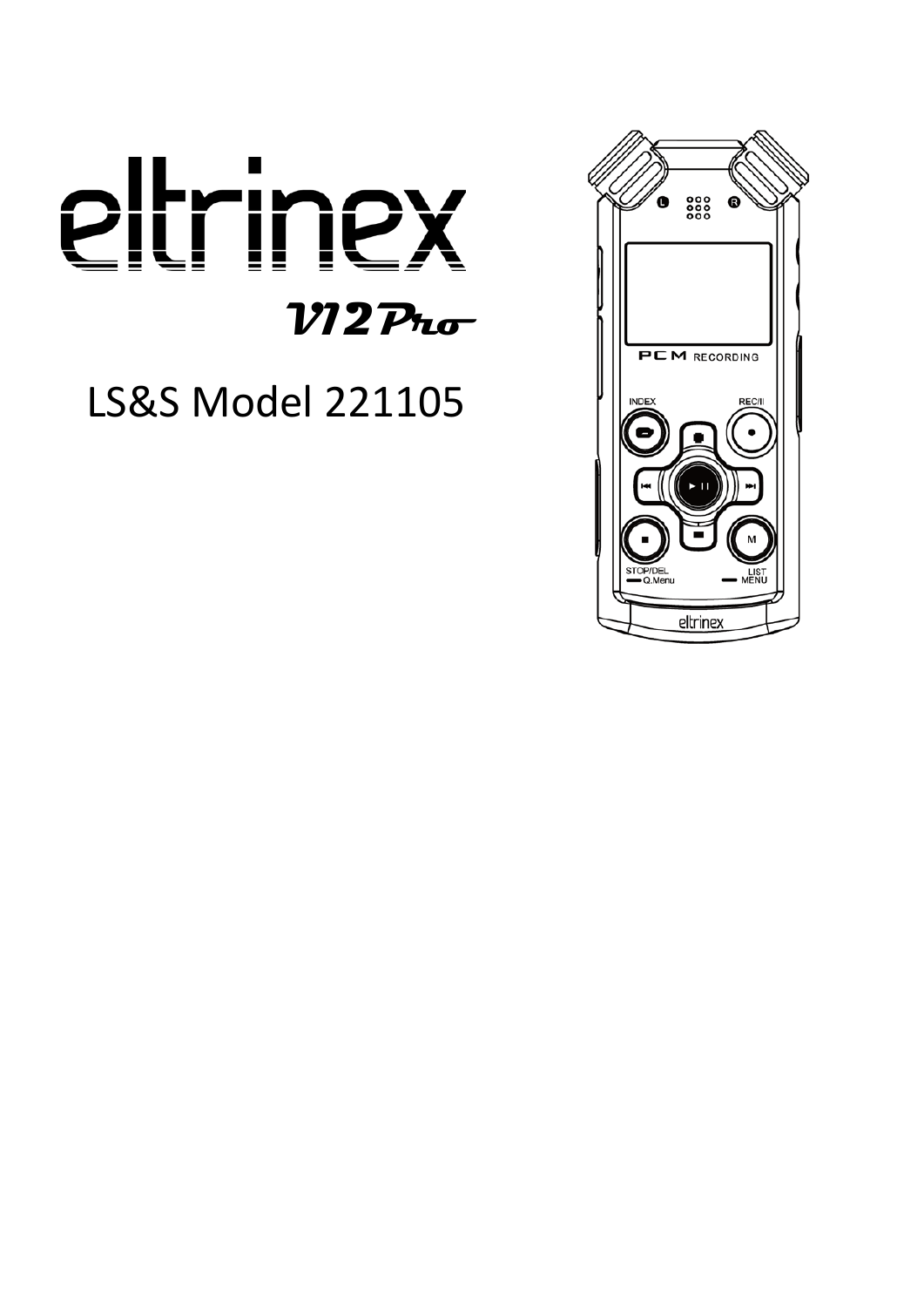# Instruction Manual

Thank you for choosing Eltrinex V12Pro. Before you start using this product, please read the instruction manual carefully.

#### **Please pay attention to the following information.**

This Voice Recorder includes a Voice Guide, which has been specially developed for visually impaired users. If you like to switch the product to the version for sighted users, please contact your seller to get the proper firmware.

This product is ready for Firmware Upgrade. We recommend you to check for firmware updates from time to time. New firmware versions bring new functions and better user experience.

**Warning:** we strongly recommend to backup your recordings regularly. Please backup all important data to your computer or a cloud service using a USB cable. Otherwise you can loose all your recordings if an error occures, or if your voice recorder is lost or stolen.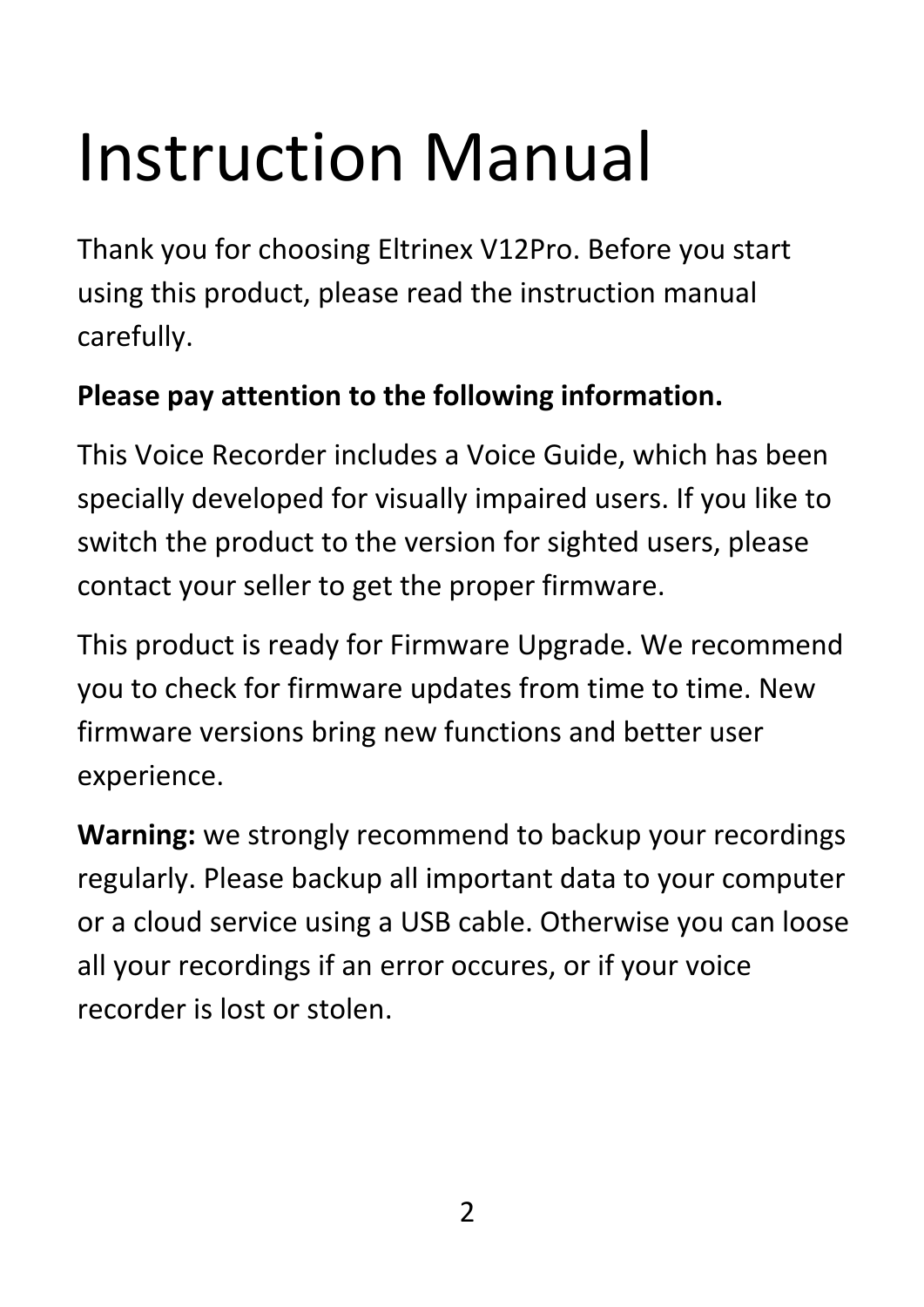# <span id="page-2-0"></span>**Content**

| Changing mic. mode (meeting / interview)8 |  |
|-------------------------------------------|--|
|                                           |  |
|                                           |  |
|                                           |  |
| Change of information about recording10   |  |
|                                           |  |
|                                           |  |
|                                           |  |
|                                           |  |
|                                           |  |
|                                           |  |
|                                           |  |
|                                           |  |
|                                           |  |
|                                           |  |
|                                           |  |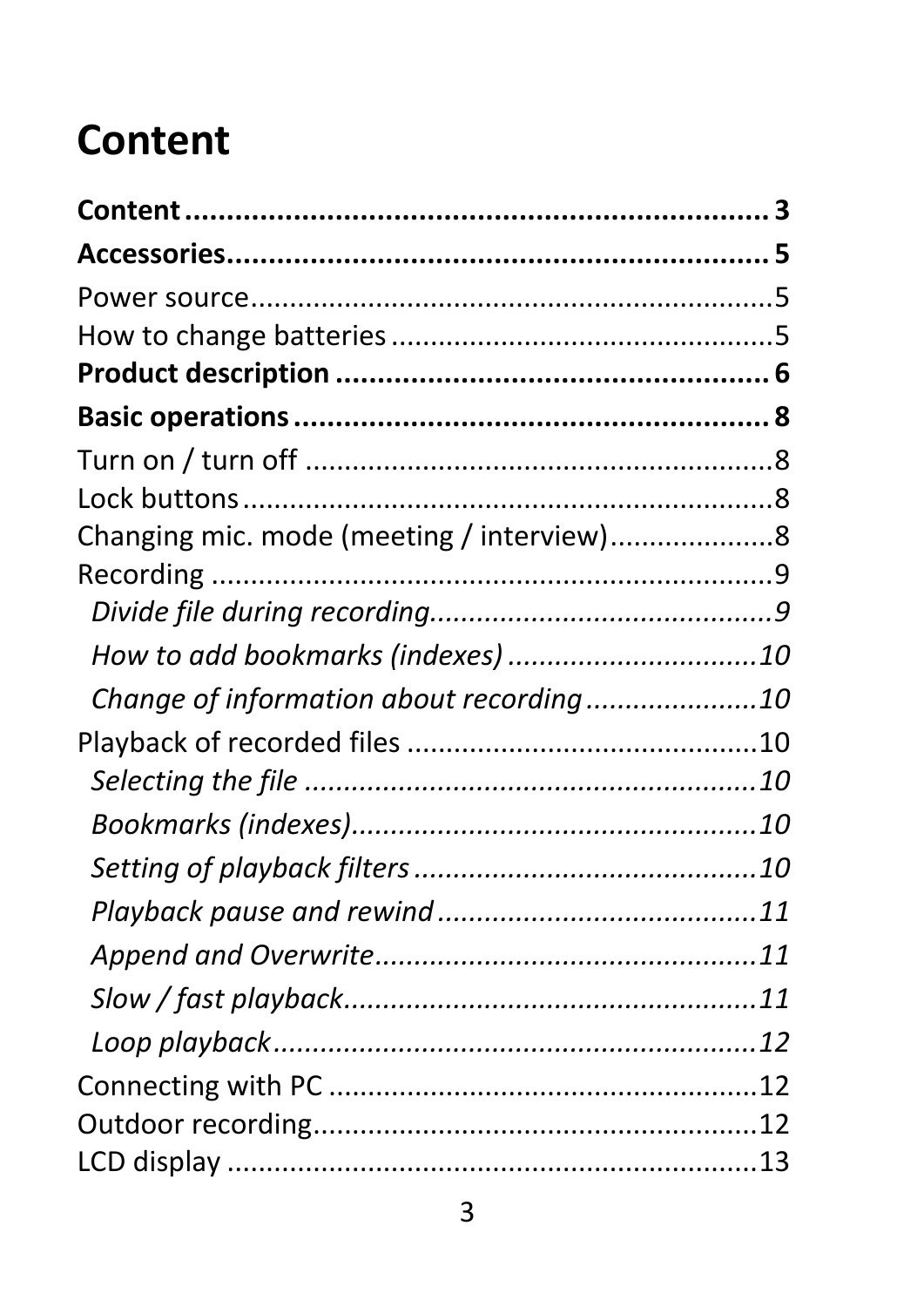| Filename structure of recorded file33 |  |
|---------------------------------------|--|
|                                       |  |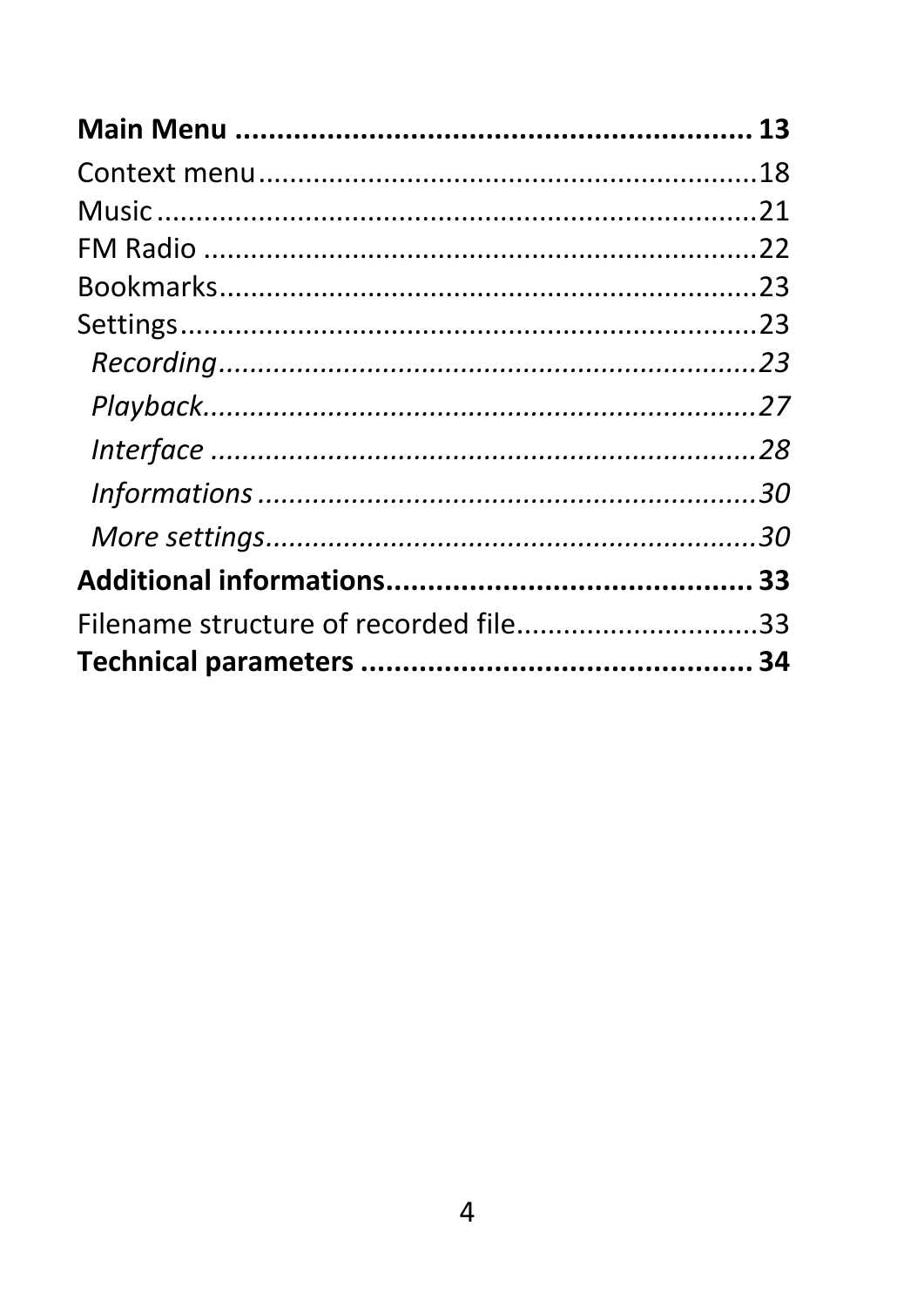# <span id="page-4-0"></span>**Accessories**



Eltrinex V12Pro

covers

#### <span id="page-4-1"></span>**Power source**

Please use 2 AAA batteries – Alkaline, Ni-MH or Ni-CD.

# <span id="page-4-2"></span>**How to change batteries**

1. Press the battery cover on the back side and slide down. (see picture 1).

2. Insert two AAA batteries (take care of the orientation of the batteries!) Close the battery cover (picture 2).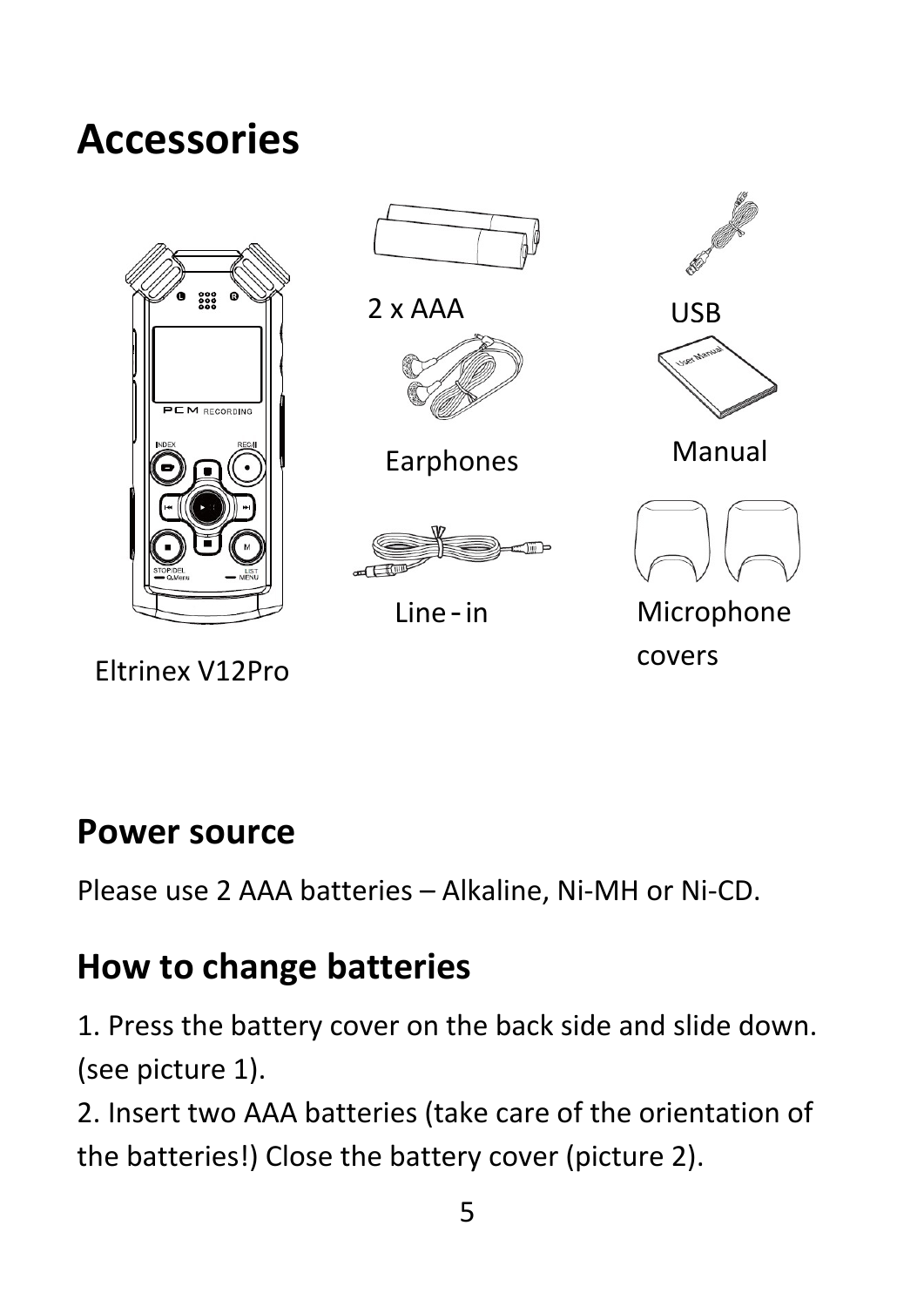

# <span id="page-5-0"></span>**Product description**

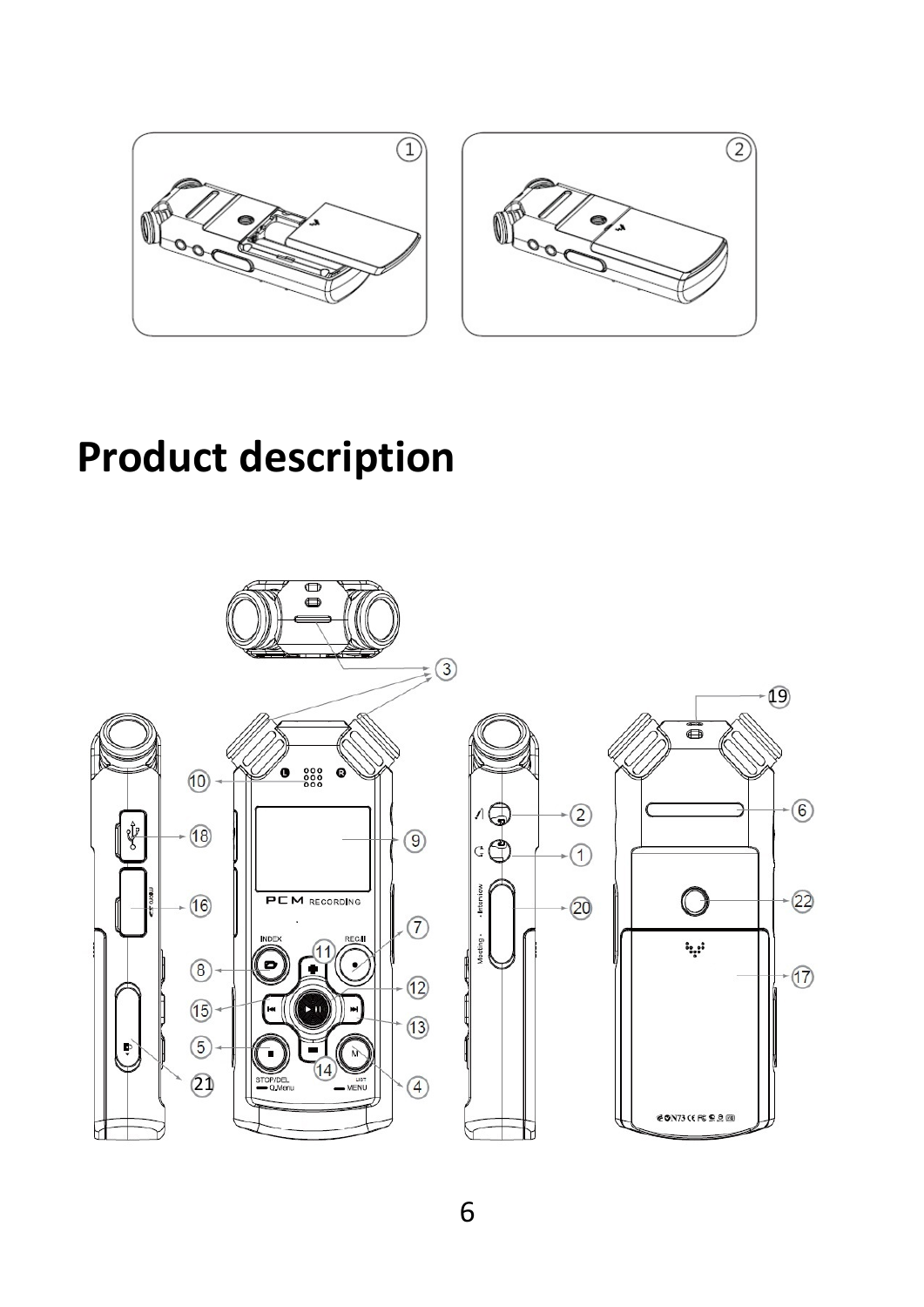| 1               | Earphones                                |
|-----------------|------------------------------------------|
| 2               | Line-in                                  |
| 3               | <b>Built-in microphones</b>              |
| 4               | <b>MENU button</b>                       |
| 5               | <b>STOP button</b>                       |
| 6               | Speaker                                  |
| 7               | <b>RECORD button</b>                     |
| 8               | <b>INDEX button</b>                      |
| 9               | <b>LCD</b>                               |
| 10              | Recording and playback indicator         |
| 11              | Volume up / move cursor up               |
| 12              | <b>PLAY button</b>                       |
| 13              | Move forward                             |
|                 | 14 Volume down / move cursor down        |
|                 | 15   Move backward                       |
|                 | 16   MicroSD card                        |
| 17 <sup>1</sup> | <b>Battery cover</b>                     |
| 18              | USB connector                            |
| 19              | Hole for belt                            |
| 20              | Changing the mode                        |
| 21              | <b>Buttons lock</b>                      |
| 22              | Tripod mounting (1.4" standard ISO 1222) |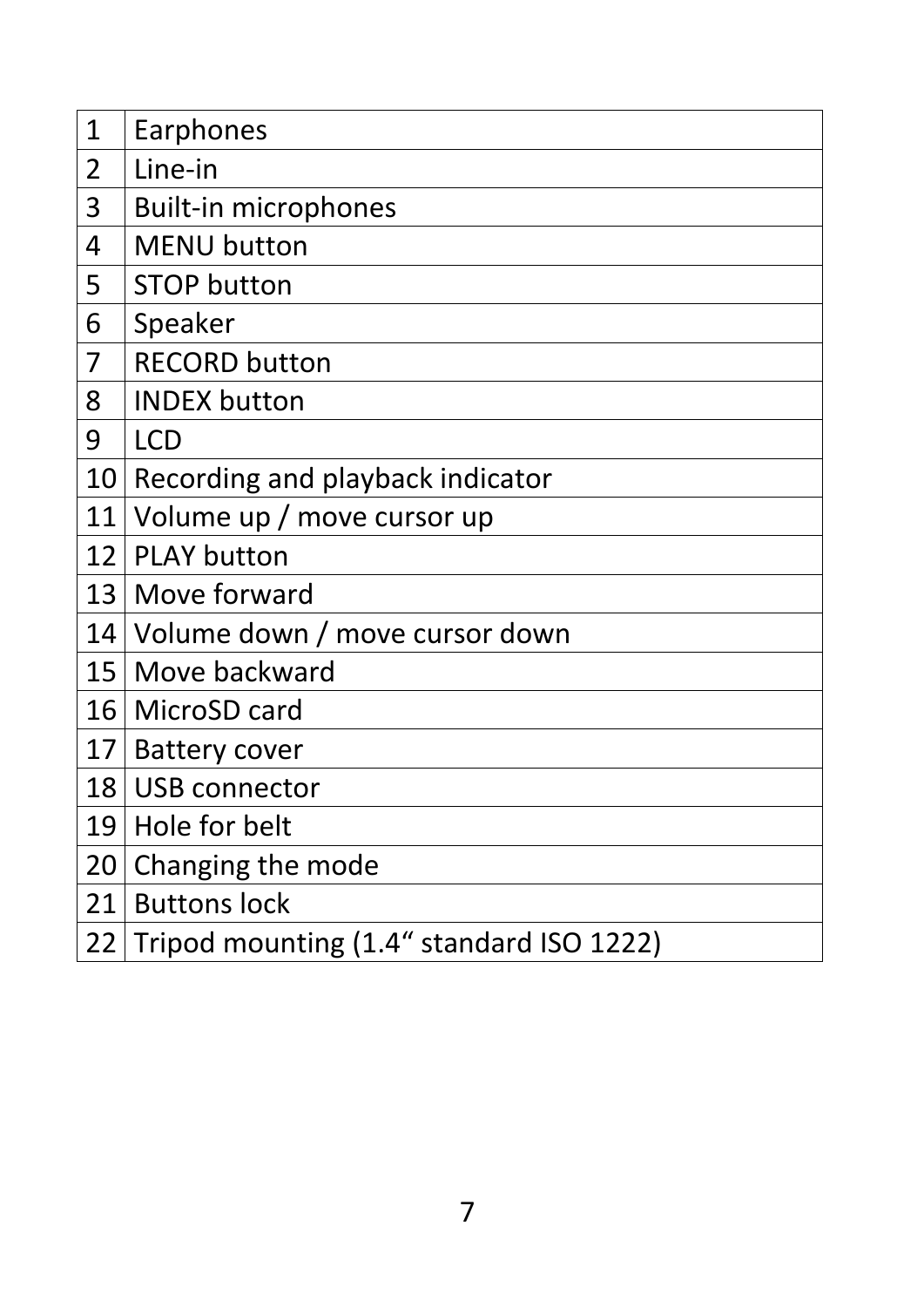# <span id="page-7-0"></span>**Basic operations**

# <span id="page-7-1"></span>**Turn on / turn off**

Press and hold the PLAY button until the LCD start displaying starting logo. After that release the PLAY button and wait for the voice recorder to warm up. For turning off, use also the long press of PLAY button as well.

# <span id="page-7-2"></span>**Lock buttons**

To avoid the unwanted press of buttons while carying the voice recorder in your pocket, please use the Buttons Lock slide which is located on the left side. If your voice recorder refuses to turn on, please check this slide if it is not set to "Locked" position.

# <span id="page-7-3"></span>**Changing mic. mode (meeting / interview)**

Using the slide on right side (20), you can switch between two modes:

**Meeting** – recording of the whole room or wider space without any focus.

**Interview** – targeted recording with focus on the person who is speaking directly to the microphones.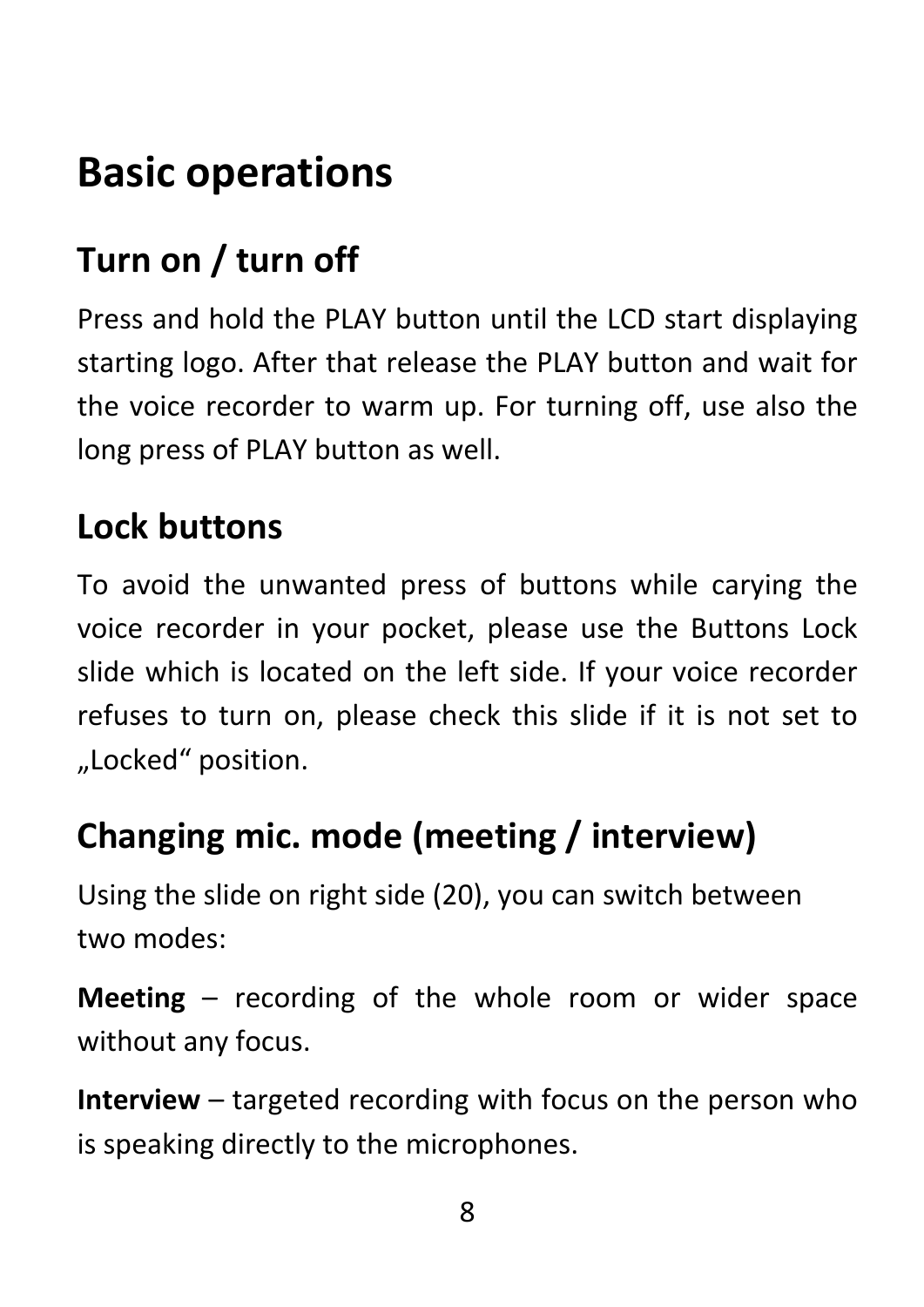# <span id="page-8-0"></span>**Recording**

Switch to the main mode and press the REC button. If the voice recorder is not powered on at that time, just press and hold the REC button. It will turn on and start recording autimatically. The beginning of the recording is announced by the double beep.

To pause the recording please press REC button again. The display shows PAUSE and the recording is temporarly stopped. To continue the recording, please press the REC button again.

To end the recording, please press the STOP button and wait until the file is saved and the voice recorder beeps as a sign of operation finised. If you press PLAY button instead of STOP button while recording, it stops recording, saves the file and plays the currently recorded file immediately.

#### <span id="page-8-1"></span>**Divide file during recording**

Using short press of right arrow saves the recording and starts automatically recording of a new file. This function is suitable to create more small files of recording according to the situation.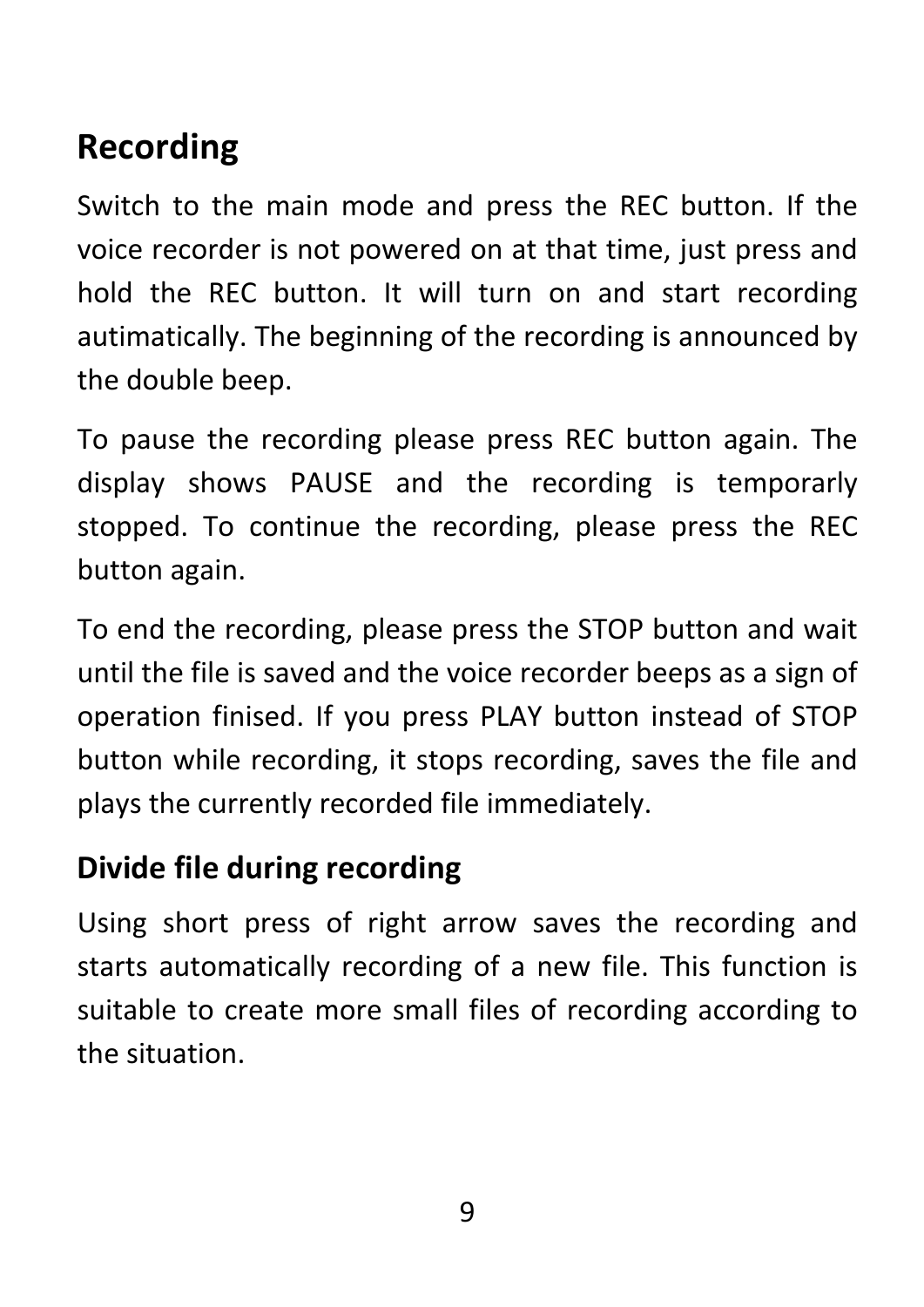# <span id="page-9-0"></span>**How to add bookmarks (indexes)**

Press the INDEX button stortly while recording or playback of the file. The bookmark appears at that position and allows you to find this position very easily in the future.

#### <span id="page-9-1"></span>**Change of information about recording**

Use short press of M button while recording to see all important informations abou the length of recording, remaining time of recording, etc.

# <span id="page-9-2"></span>**Playback of recorded files**

### <span id="page-9-3"></span>**Selecting the file**

Use left and right arrow to find the requested file and press PLAY button to confirm your selection. Use short press of M button to list all recorded files.

### <span id="page-9-4"></span>**Bookmarks (indexes)**

For skipping to next or previous bookmark, please press the right or left arrow during playback.

# <span id="page-9-5"></span>**Setting of playback filters**

Press the REC button shortly while playback to change the sound filter applied on currently played file. You can choose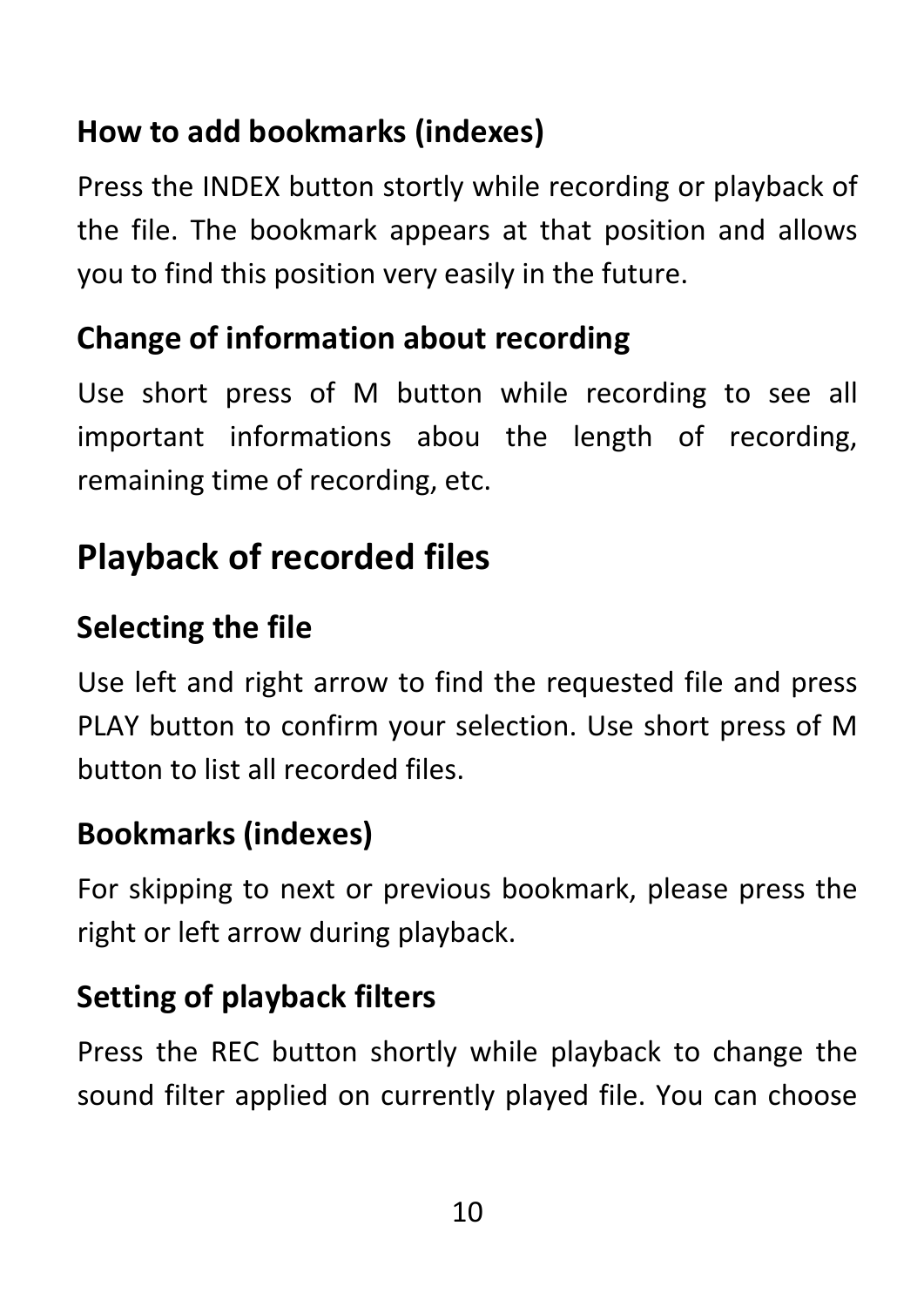between LCF (low frequency cut), VOC or NORMAL (no filter applied)

# <span id="page-10-0"></span>**Playback pause and rewind**

Press PLAY button shortly to pause the playback. To resume the playback, please press the PLAY button once again. Please press and hold the right or left arrow to rewind the actual position inside the file to a new one and release the button to continue playback.

## <span id="page-10-1"></span>**Append and Overwrite**

Press the PLAY button shortly while playback to switch to pause mode. Next, press the REC button shortly. The voice recorder start to rewrite the recording from the paused position, or to append the recording to the end of the file. To choose which operation will occure, please open the Menu using long press of M button, choose settings, recording, edit and set the prefered option.

# <span id="page-10-2"></span>**Slow / fast playback**

Press and hold INDEX button during playback to switch between slow and fast playback modes. The actually selected mode is indicated by a message in top left corner of display.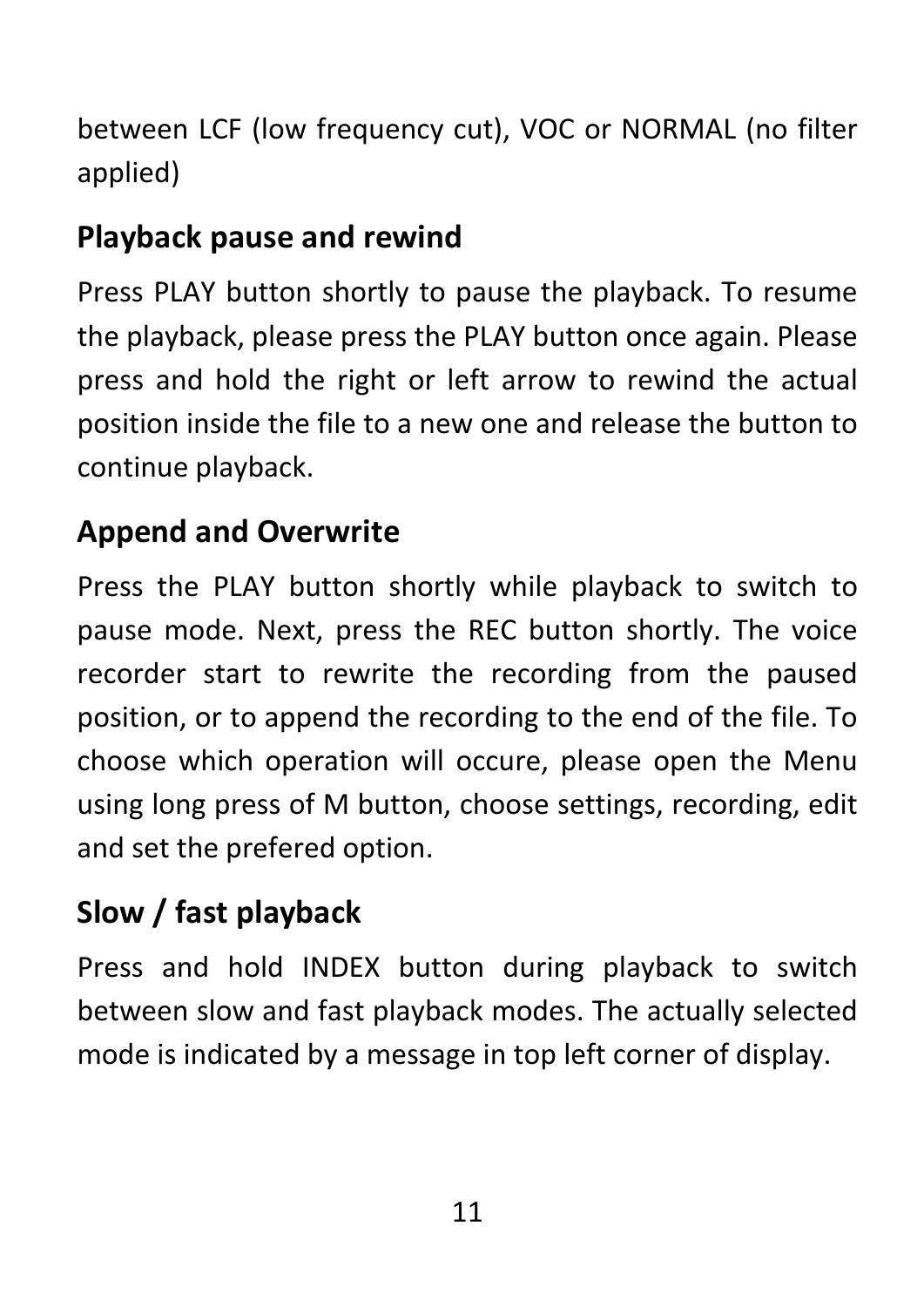## <span id="page-11-0"></span>**Loop playback**

Press M button shortly during playback to choose the starting point of the loop recording. Press the M button shortly again to choose the end point of loop recording. The loop automatically start to repeat. To reset this function, please press the M button again.

# <span id="page-11-1"></span>**Connecting with PC**

Connect the voice recorder with PC using the USB cable and wait for automatic drivers installation to finish. The internal memory of the voice recorder appears in PC as a new drive. If the SD card is inserted, it appear as another drive. Your recordings can be found in the VOICE folder, in subfolders A,B,C,D.

Before disconnecting the USB cable, please always use the "remove hardware" function, which is indicated by icon in the system tray of windows (bottom right). **Warning:** Disconnecting the voice recorder without using this function may cause damage or loss of data.

# <span id="page-11-2"></span>**Outdoor recording**

The voice recorder is equipped with two soft foam microphone shields. Please put these shields on while recording in windy environments.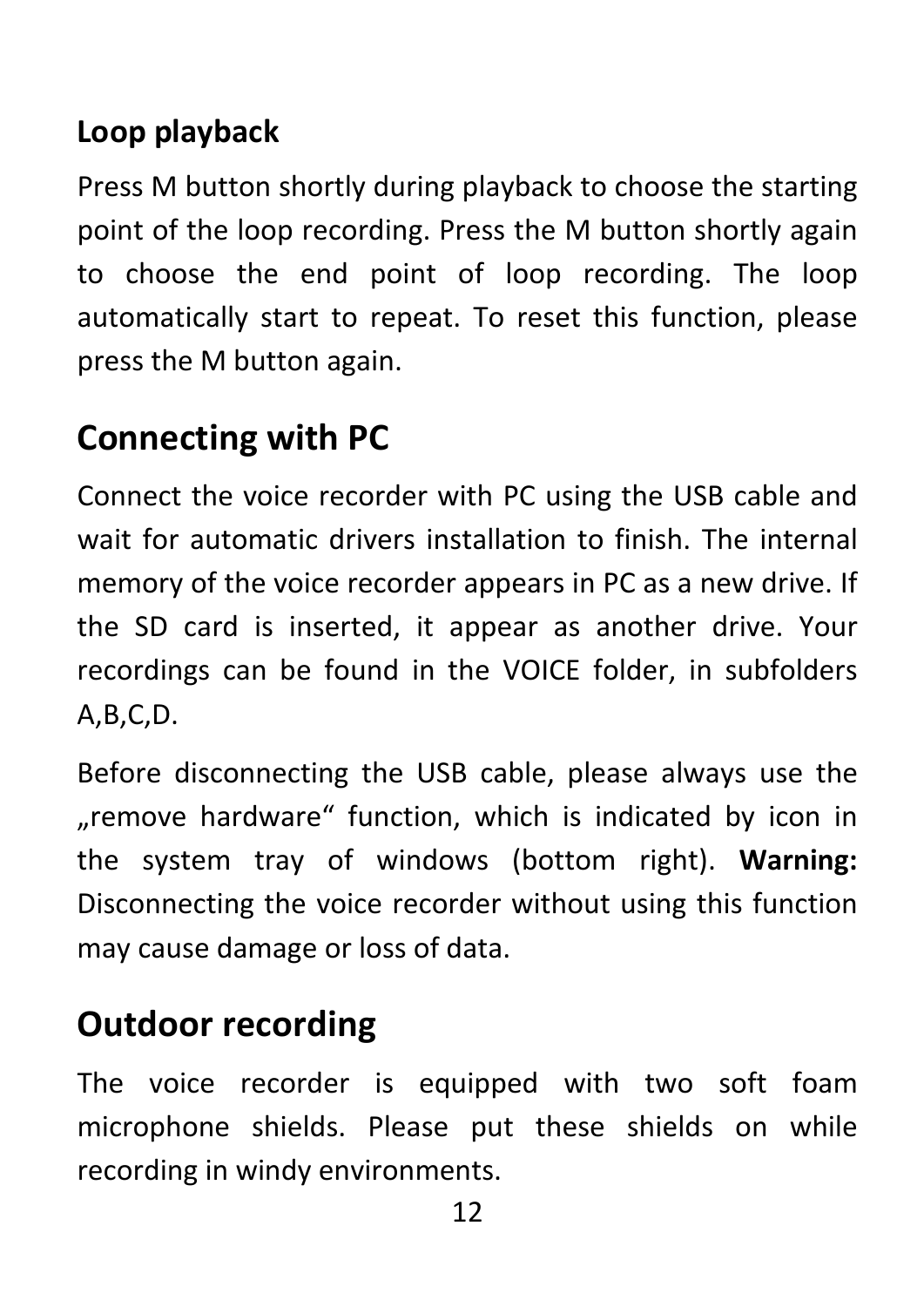# <span id="page-12-0"></span>**LCD display**



# <span id="page-12-1"></span>**Main Menu**

Press M button for approx 2 seconds to open the main menu. Use arrows to move the cursor and PLAY button to confirm your selection. The change of curently selected item can be done by +/- button, the selection by left and right arrow.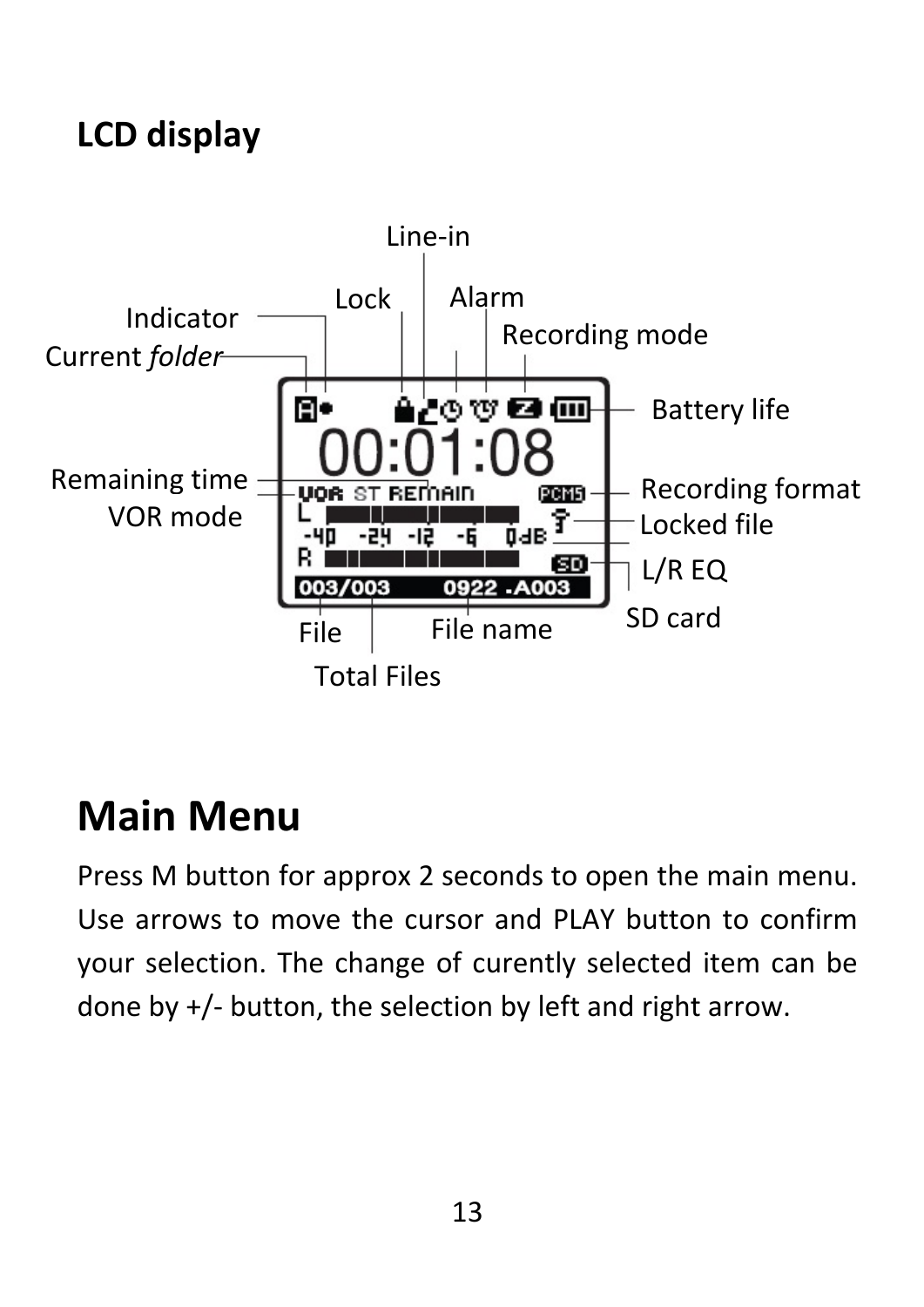| Recording        |               | $\rightarrow$ A folder<br>B folder<br>C folder<br>D foder |               | $\rightarrow$ Show content of A folder<br>$\rightarrow$ Show content of B folder<br>$\rightarrow$ Show content of C folder<br>$\rightarrow$ Show content of D folder |                                                                                                                                 |
|------------------|---------------|-----------------------------------------------------------|---------------|----------------------------------------------------------------------------------------------------------------------------------------------------------------------|---------------------------------------------------------------------------------------------------------------------------------|
| <b>Music</b>     | $\rightarrow$ |                                                           |               | $\rightarrow$ List the Music folder                                                                                                                                  |                                                                                                                                 |
| <b>FM Radio</b>  | $\rightarrow$ |                                                           |               | $\rightarrow$ Activate the FM radio                                                                                                                                  |                                                                                                                                 |
| <b>Bookmarks</b> | $\rightarrow$ |                                                           |               | $\rightarrow$ List files with bookmarks                                                                                                                              |                                                                                                                                 |
| <b>Settings</b>  |               | $\rightarrow$ Recording $\rightarrow$ Quality             |               |                                                                                                                                                                      | $\rightarrow$ SLP<br><b>LP</b><br><b>SP</b><br>HQ<br><b>SHQ</b><br>44/16b M<br>$44/16b$ S<br>$44/24b$ S<br>48/16b S<br>48/24b S |
|                  |               |                                                           | $\rightarrow$ | Input                                                                                                                                                                | $\rightarrow$ Microphone<br>Line-in                                                                                             |
|                  |               |                                                           |               | $\rightarrow$ Mic. Sens.                                                                                                                                             | $\rightarrow$ Lowest                                                                                                            |

Low Middle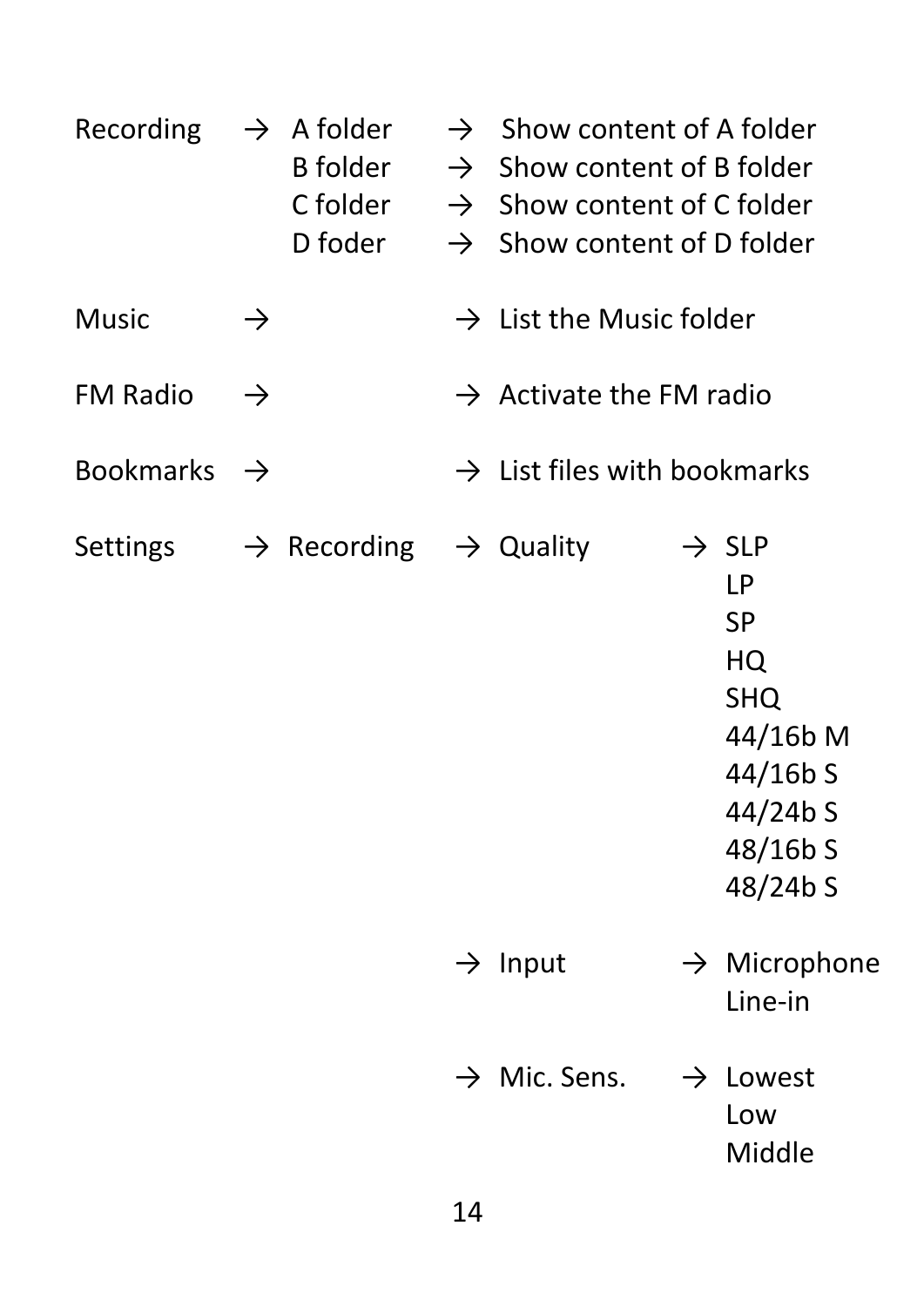High Highest

| - VOR                                          | <b>Off</b><br>Auto<br>Lowest Low<br>High<br>Highest |
|------------------------------------------------|-----------------------------------------------------|
| $\rightarrow$ Hidden rec. $\rightarrow$ Cancel | ΟK                                                  |
| $\rightarrow$ Timer                            | $\rightarrow$ 5 presets for<br>timer rec.           |
| $\rightarrow$ Auto.Divide $\rightarrow$ Off    | $10 \text{ min}$<br>30 min<br>60 min                |
| Edit                                           | $\rightarrow$ Append<br>Overwrite                   |
| $\rightarrow$ Auto. Gain                       | $\rightarrow$ Off                                   |
| $\rightarrow$ Pause indi.                      | On<br>$\rightarrow$ Off                             |

On

15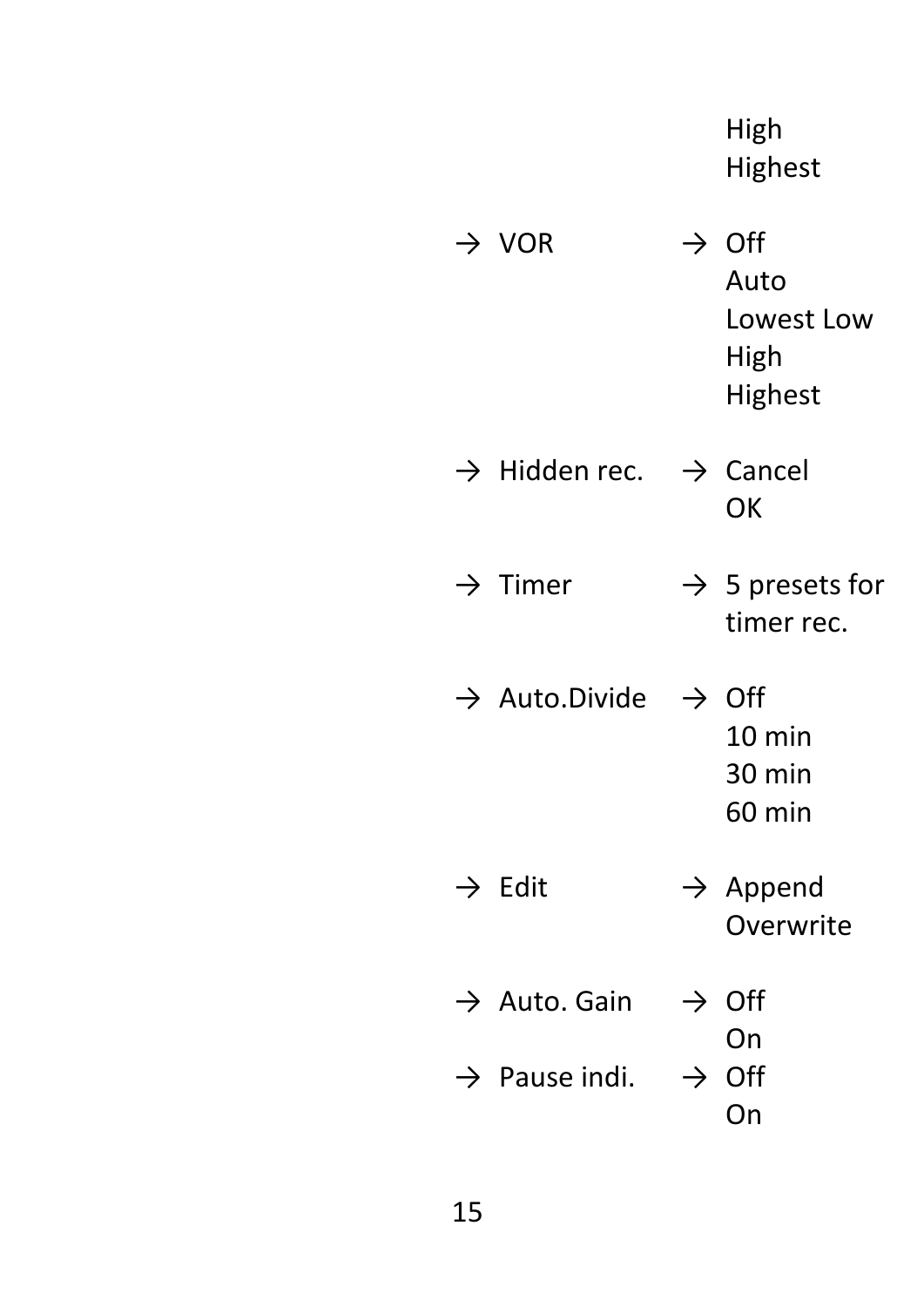| $\rightarrow$ Playback $\rightarrow$ Hidden |               |                           |               | $\rightarrow$ Cancel<br>OK                             |
|---------------------------------------------|---------------|---------------------------|---------------|--------------------------------------------------------|
|                                             |               | $\rightarrow$ Timer play. |               |                                                        |
|                                             |               | $\rightarrow$ Repeat M.   |               | $\rightarrow$ Disabled<br>One file<br><b>All files</b> |
|                                             |               | $\rightarrow$ Skip Forw.  |               | $\rightarrow$ Off<br>5, 10, 30s<br>5 minutes           |
|                                             |               | $\rightarrow$ Skip Back.  |               | $\rightarrow$ Off<br>5, 10, 30s<br>5 minutes           |
| Interface                                   |               | $\rightarrow$ Sound       | $\rightarrow$ | Off<br><b>Buttons</b><br>Guide                         |
|                                             | $\rightarrow$ | <b>Backlight</b>          | $\rightarrow$ | Off<br>2 Sec.<br>5 Sec.<br>10 Sek.<br>Always           |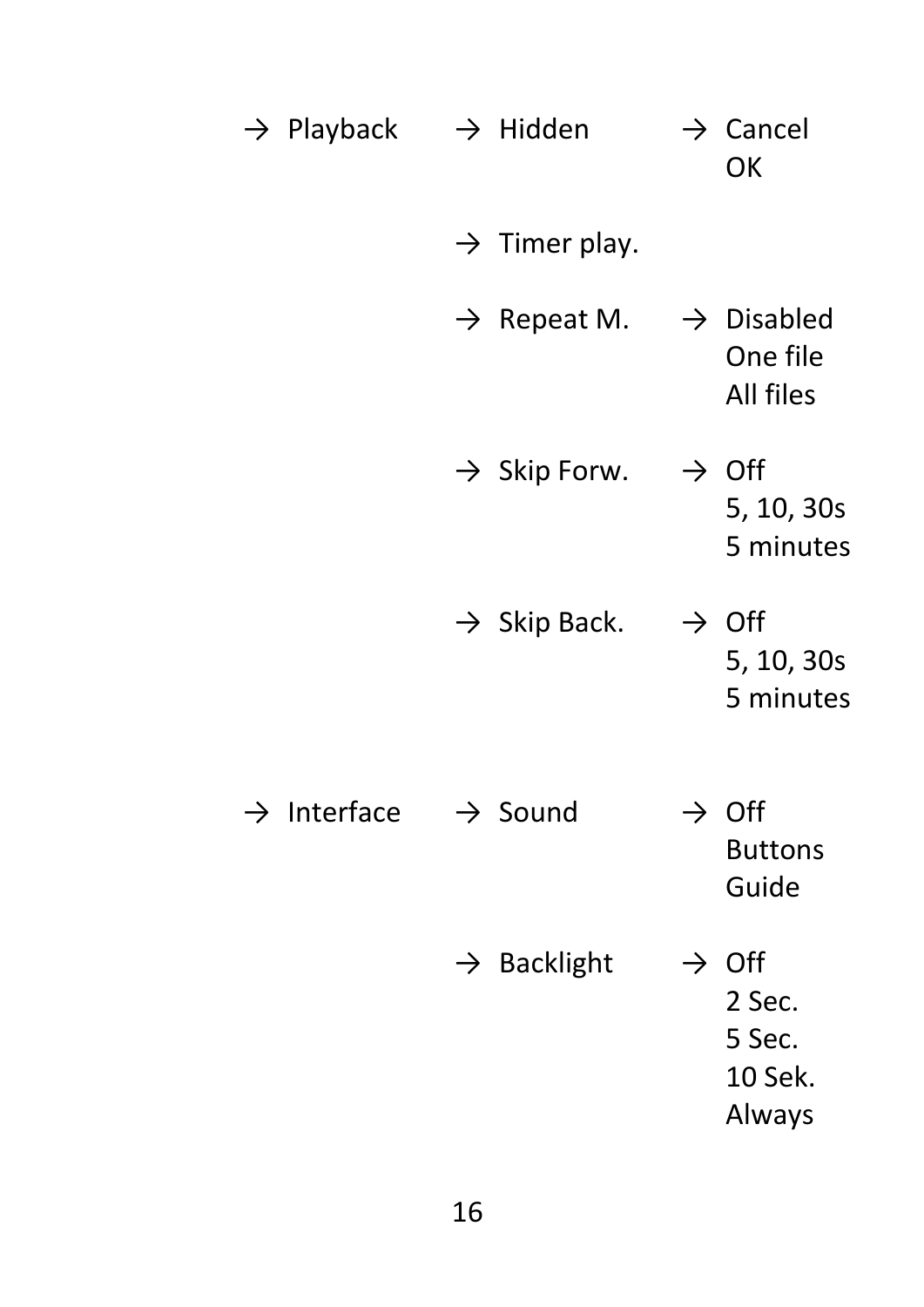|                     | $\rightarrow$ Language                          | $\rightarrow$ Language of<br>menu                  |
|---------------------|-------------------------------------------------|----------------------------------------------------|
|                     | $\rightarrow$ Voice G.<br>Volume                | $\rightarrow$ Set the<br>volume of<br>VoiceGuide   |
| $\rightarrow$ Info. | $\rightarrow$ Memory                            | $\rightarrow$ Internal<br><b>SD Card</b>           |
|                     | $\rightarrow$ Information                       | $\rightarrow$ Product<br>information               |
|                     | $\rightarrow$ Format                            | $\rightarrow$ Cancel<br><b>OK</b>                  |
|                     | More<br>settings                                |                                                    |
|                     | $\rightarrow$ More set. $\rightarrow$ Power Off | $\rightarrow$ Off<br>5 min<br>15 min               |
|                     |                                                 | $\rightarrow$ Date/Time $\rightarrow$ Set the date |
|                     | $\rightarrow$ Set Default $\rightarrow$ Cancel  | OK                                                 |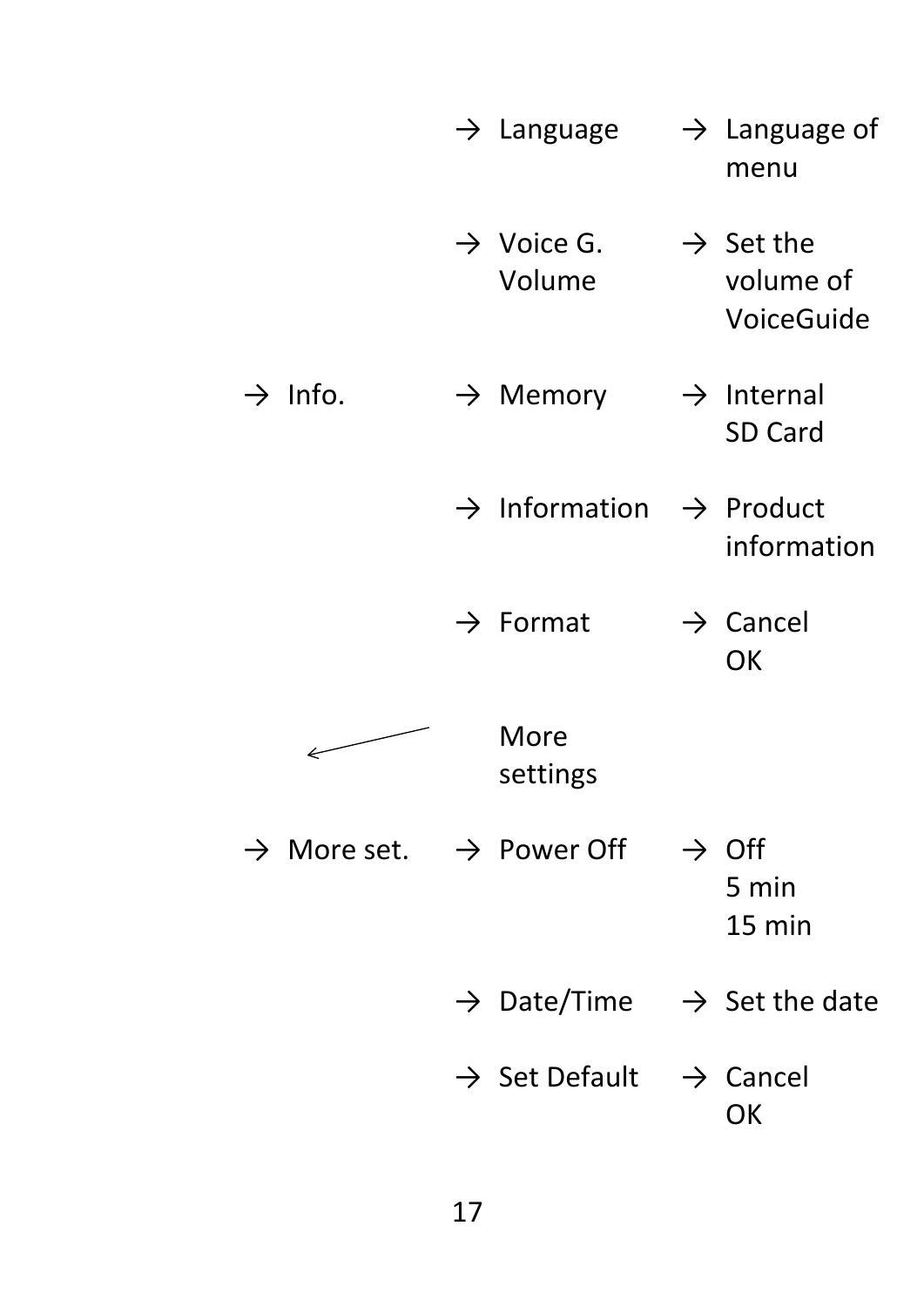| $\rightarrow$ USB Power $\rightarrow$ Off   | On                         |
|---------------------------------------------|----------------------------|
| $\rightarrow$ Hear. Aid                     | $\rightarrow$ Cancel<br>OK |
| $\rightarrow$ Batteries                     | $\rightarrow$ Batteries    |
| $\rightarrow$ Remote ctl. $\rightarrow$ Off | On                         |
| $\rightarrow$ Firm. Upg.                    | $\rightarrow$ Cancel<br>ΟK |

#### <span id="page-17-0"></span>**Context menu**

In the main mode you can use the advantage of the context menu, which contains functions handling the currently selected file. Please open the context menu by long press of the STOP button. The context menu contains following options

Delete  $\rightarrow$  File  $\rightarrow$  Delete of a recoded file

- $\rightarrow$  Bookmark  $\rightarrow$  Delete bookmarks (indexes)
- $\rightarrow$  Folder  $\rightarrow$  Delete content of folder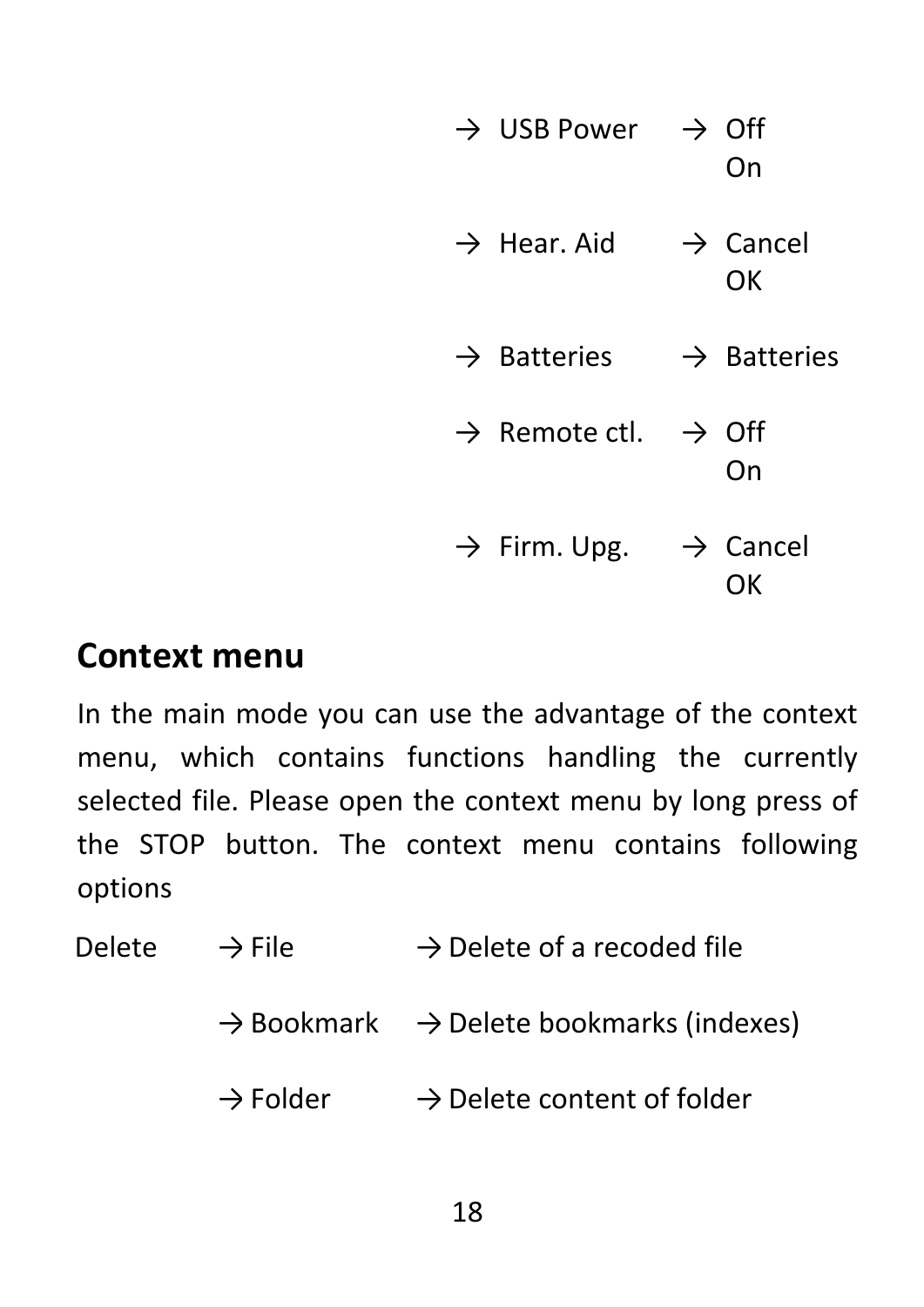| Protect | $\rightarrow$ Files                      | $\rightarrow$ Select file to be protected against<br>delete                                                                 |
|---------|------------------------------------------|-----------------------------------------------------------------------------------------------------------------------------|
|         | Undelete $\rightarrow$ Cancel            | $\rightarrow$ Return back                                                                                                   |
|         | $\rightarrow$ OK                         | $\rightarrow$ Recovers the last deleted file                                                                                |
| Split   | $\rightarrow$ Cancel<br>$\rightarrow$ OK | $\rightarrow$ Returns back<br>$\rightarrow$ Split actually selected file into two<br>parts                                  |
| Label   | $\rightarrow$ Cancel<br>$\rightarrow$ OK | $\rightarrow$ Returns back<br>$\rightarrow$ Allows to record short note which<br>will be added to the beginning of<br>file. |
| Copy    | $\rightarrow$ Cancel<br>$\rightarrow$ OK | $\rightarrow$ Returns back<br>$\rightarrow$ Copy file to clipboard                                                          |
| Move    | $\rightarrow$ Cancel<br>$\rightarrow$ OK | $\rightarrow$ Returns back<br>$\rightarrow$ Move file to clipboard                                                          |
| Paste   | $\rightarrow$ Cancel<br>$\rightarrow$ OK | $\rightarrow$ Returns back<br>$\rightarrow$ Paste file from clipboard                                                       |

**Delete** – Choosing this option you can delete the selected file, bookmarks of the selected file, or all files in the folder.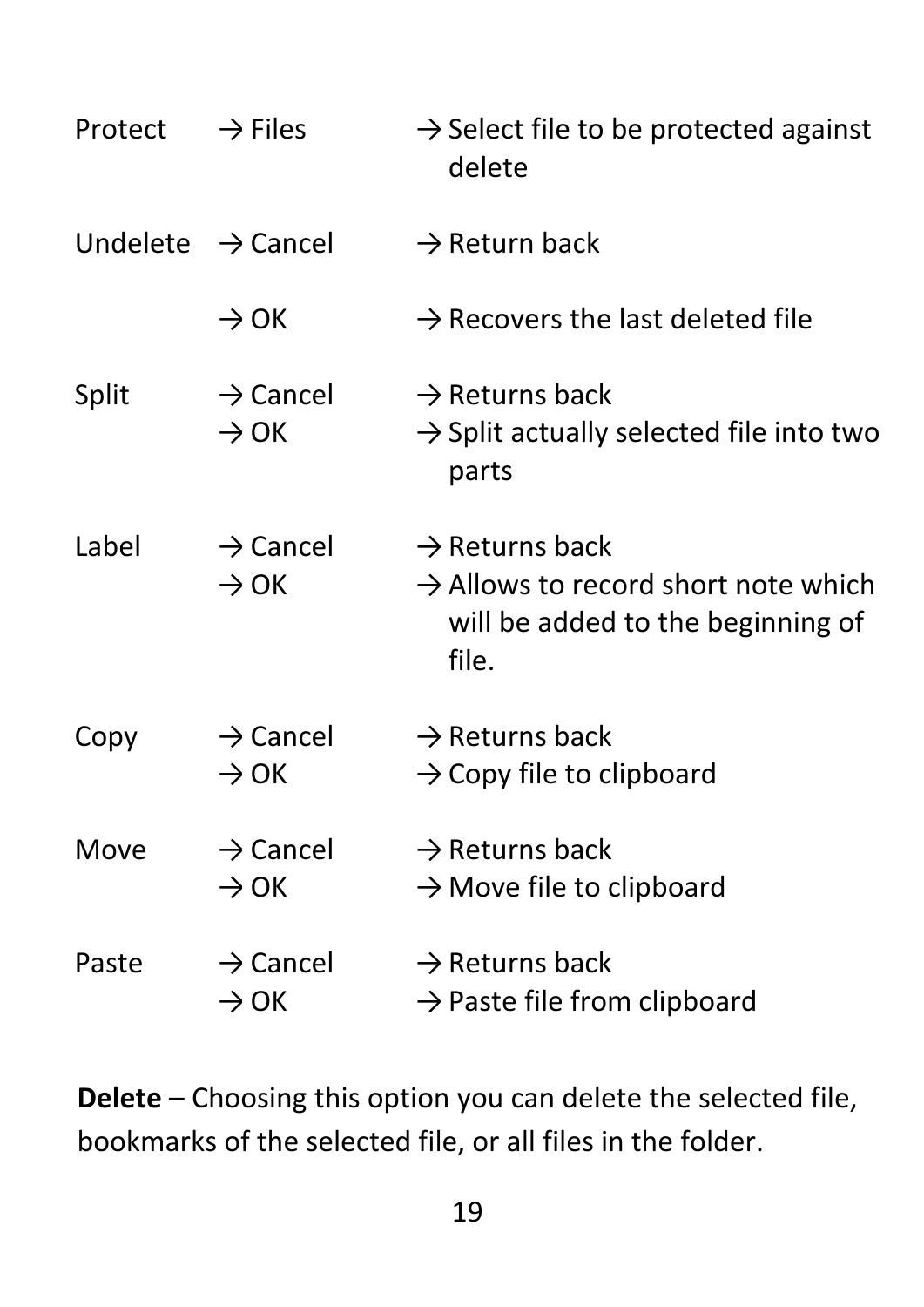**Protect** – Mark the file as protected if you like to avoid a delete by mistake. The protected file cannot be deleted in the voice recorder.

**Undelete** – the mistakenly deleted file in internal memory can be recovered. This function is only available immediately after delete and only in the internal memory. Please be careful while deleting files.

**Split** – split the actually selected file into two parts. The file will be deleted exactly at the position where the playback was stopped by pressing of the STOP button. Warning: It is not possible to split the files recorded in SLP quality.

**Label** – After confirming this selection, the voice recorder starts recording. Please talk to the microphones and say the name of the currently selected recording. After that, press the STOP button. The voice recorder will join this new recording at the beginning of selected file. This function is very useful to find the requested file in the future.

**Copy** – the selected file will be placed into a clipboard and ready for copy. This feature is similar to a Copy selection used in Windows operating system.

**Move** – the selected file will be placed into a clipboard and ready for move. This feature is similar to a Move selection used in Windows operating system. Warning: Using this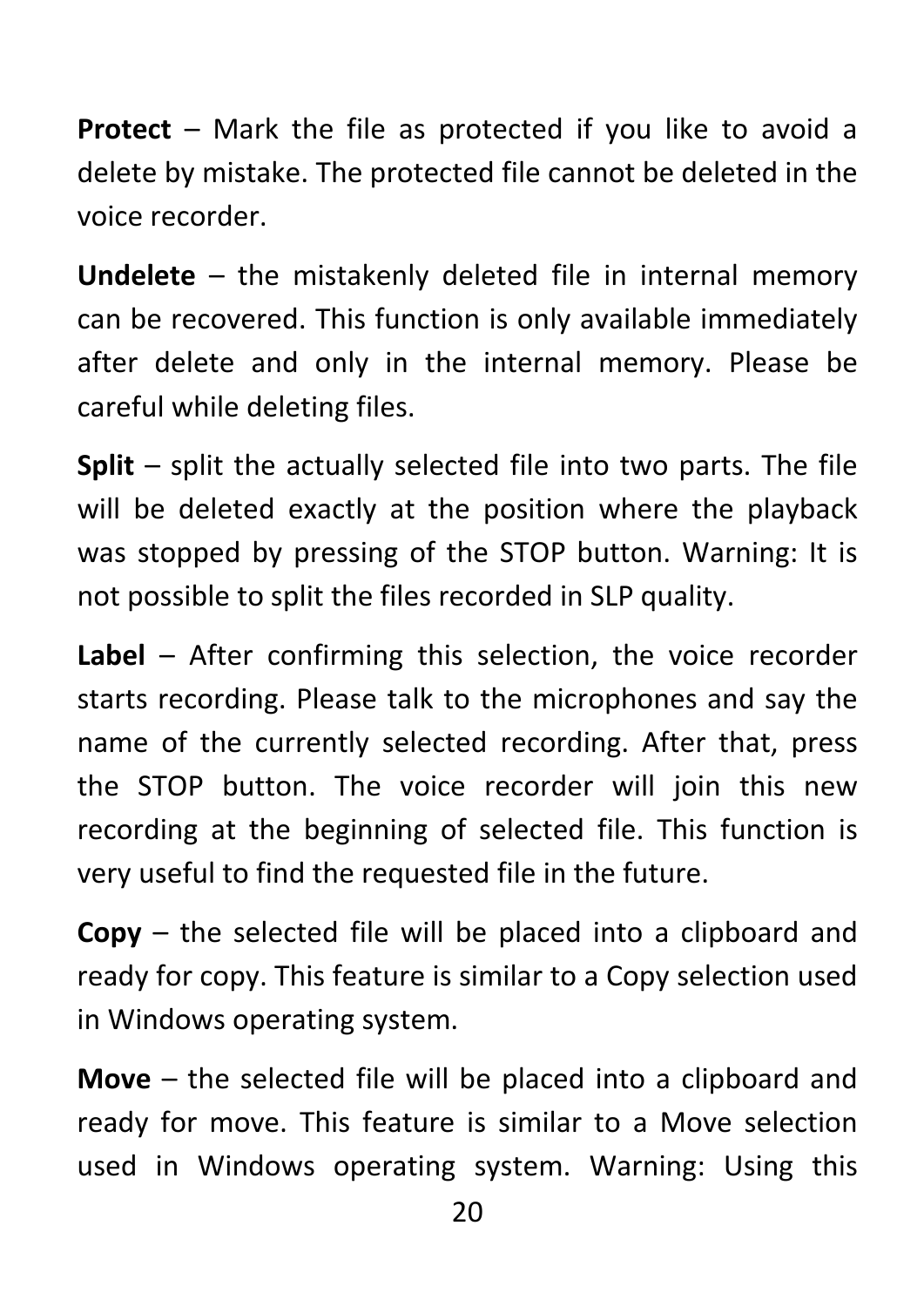option will remove the original file after moving to the destination location.

**Paste** – The file previously marked as copy or move will be placed into the currently seleted position. To change the folder simply escape the context menu and change the folder by short press of INDEX button. To switch the memory between internal memory and SD card, please press shortly the INDEX buttin while context menu is opened.

# <span id="page-20-0"></span>**Music**

The Music seletion from the main menu of the voice recorder shows the content of the MUSIC folder. Into this folder you can load any music or sound file which is supported by the machine. You can also create new folders and subfolders using the file commander in your PC.

<span id="page-20-1"></span>The music folder is ready not only for music files, but also for audio books. For easier orientation in the folders and files, the voice guide is spelling the name of the actually selected item. The playback of a music file or audio book can be stopped at any time. The voice recorder remembers the last position and next time continues exactly at that place. This function is called as RESUME.

21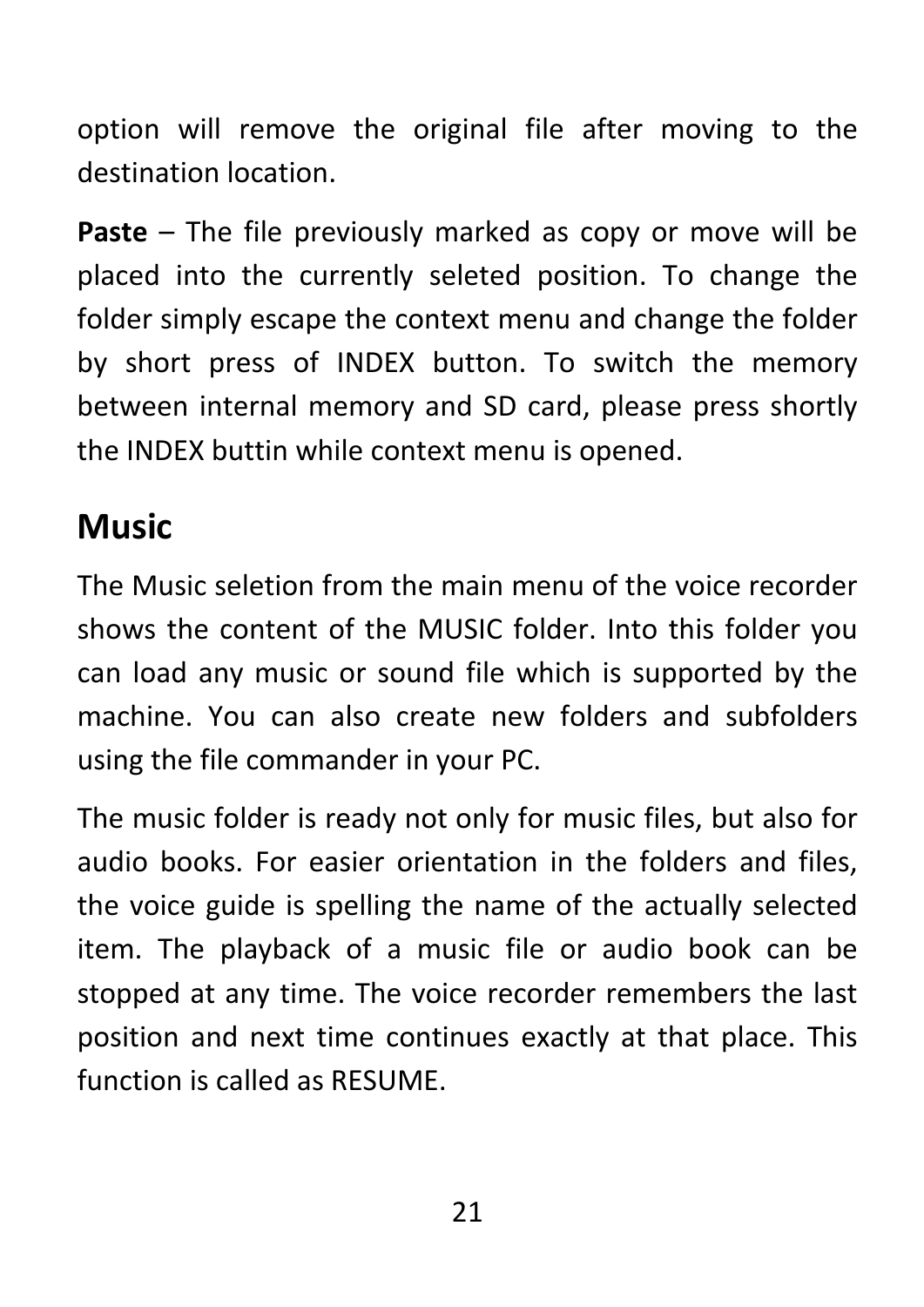# **FM Radio**

For a good quality of radio playback we recommend to connect earphones. The wire of the earphones is used as an antenae. Turn on the radio by long press of M button and choosing the FM Radio item in the main menu. Confirm by PLAY button.

Short press of M button will open the context menu of FM Radio, where you can choose from Auto search and Output settings option.

**Auto search** – choose this option to activate automatic tuning of strongest available radio channels. The voice recorder beeps at every time it saves a new channel. After tuning is finished, it starts to play the first preset.

**Output** – Choose if you prefer to use the earphones or internal speaker as a source of the FM Radio sound output.

The INDEX button switches between manual mode and preset mode. Long press of INDEX button switches to Recording mode.

Press STOP button shortly to turn off the radio.

Long press of STOP button in the manual mode switches between MONO and STEREO.

22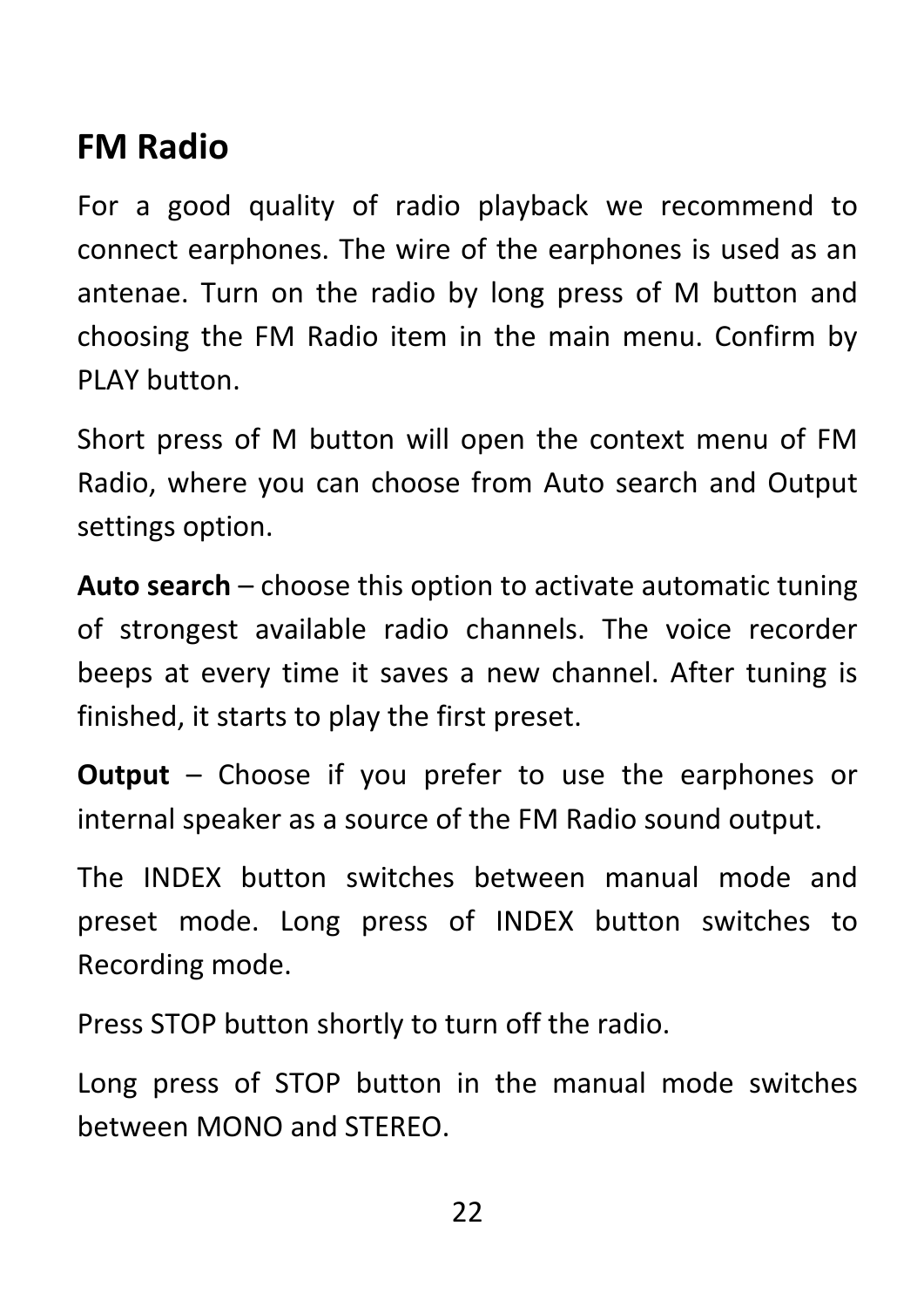Long press of STOP button in the preset mode deletes the actually selected preset. The short press of PLAY button saves the actually tuned frequency.

# <span id="page-22-0"></span>**Bookmarks**

Choosing this option show a list of all available bookmarks. Select the bookmark and confirm using the PLAY button. To move between bookmarks use the left and right arrow.

# <span id="page-22-1"></span>**Settings**

This option allows to configure all settings of the voice recorder. Use  $+$  and  $-$  buttons to move the cursor up and down and PLAY button or right arrow to confirm your selection. Left arrow can be used to move one level back.

# <span id="page-22-2"></span>**Recording**

#### **Quality**

Set the preferred format of recording. For a high quality recording we recommend to use the PCM formats.

| <b>SLP</b> |                | $mp3$ / mono   Very low recording<br>quality |
|------------|----------------|----------------------------------------------|
| <b>LP</b>  | $mp3 /$ stereo |                                              |
| <b>SP</b>  |                | mp3 / stereo   Middle quality, MP3           |
| HQ         |                | $mp3$ / stereo   format recording            |
| <b>SHQ</b> | mp3 / stereo   |                                              |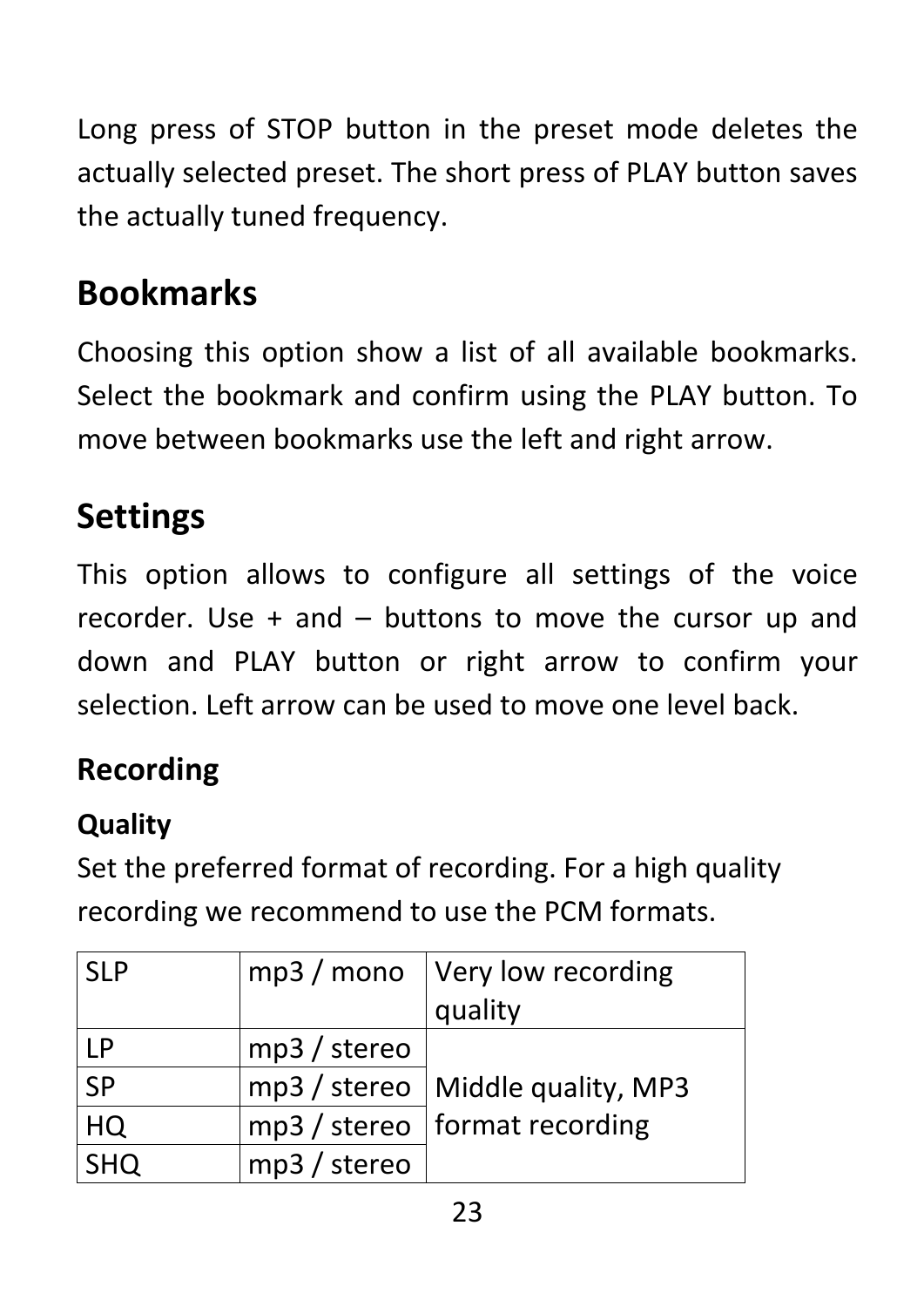| <b>PCM M</b> | way / mono   | Higher quality(mono)     |
|--------------|--------------|--------------------------|
| 44/16b       |              |                          |
| <b>PCM S</b> | way / stereo |                          |
| 44/16b       |              |                          |
| <b>PCM S</b> | way / stereo |                          |
| 44/24b       |              |                          |
| <b>PCM S</b> | way / stereo | Highest quality (stereo) |
| 48/16b       |              |                          |
| <b>PCM S</b> | way / stereo |                          |
| 48/24b       |              |                          |

#### **Input**

If external sound input is connected, you can set the type.

*Microphone* – the external microphone is connected *Line-in* – external audio source with stronger output connected by a line cable.

#### **Mic. Sens.**

Setting of microphone sensitivity for optimal recording level.

*Lowest, low* – low microphone sensitivity, optimal for recording of very loud sound sources *Middle* – the standard sensitivity of microphones. *High, Highest* – recording of very silent sound source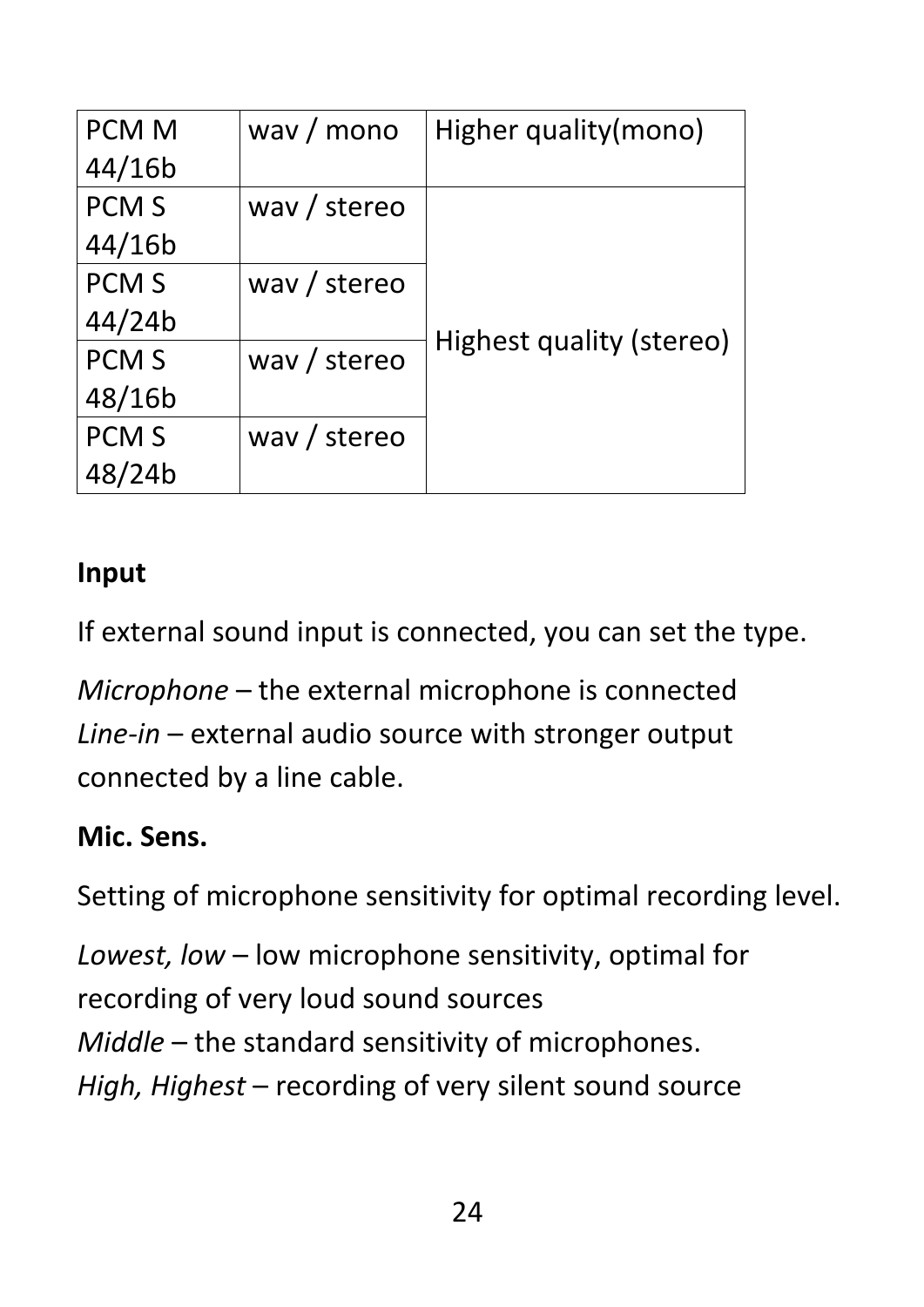#### **Voice Operated Recording (VOR)**

Turn this function on to activate the voice operated recording. If this function is set to ON, the voice recorder pauses recording when the silence is detected. When any sound occures it resumes recording again. This function is good for very long recordings and its main benefits are saving the memory space and removing unneeded silent parts in the recording.

#### **Hidden recording**

When recording is activated, the voice recorder behaves like it is turned off. This feature is recommended for use in places such as cinema, church etc., and all other places where you like to respect the darkness and silence.

To activate this function please set Hidden rec. In menu and confirm by PLAY button. The voice recorder starts recording and simulates the OFF mode. To end the recording, please press STOP button.

To show hiddenly recorded files, please open the Menu, choose Settings, Playback and Hidden option.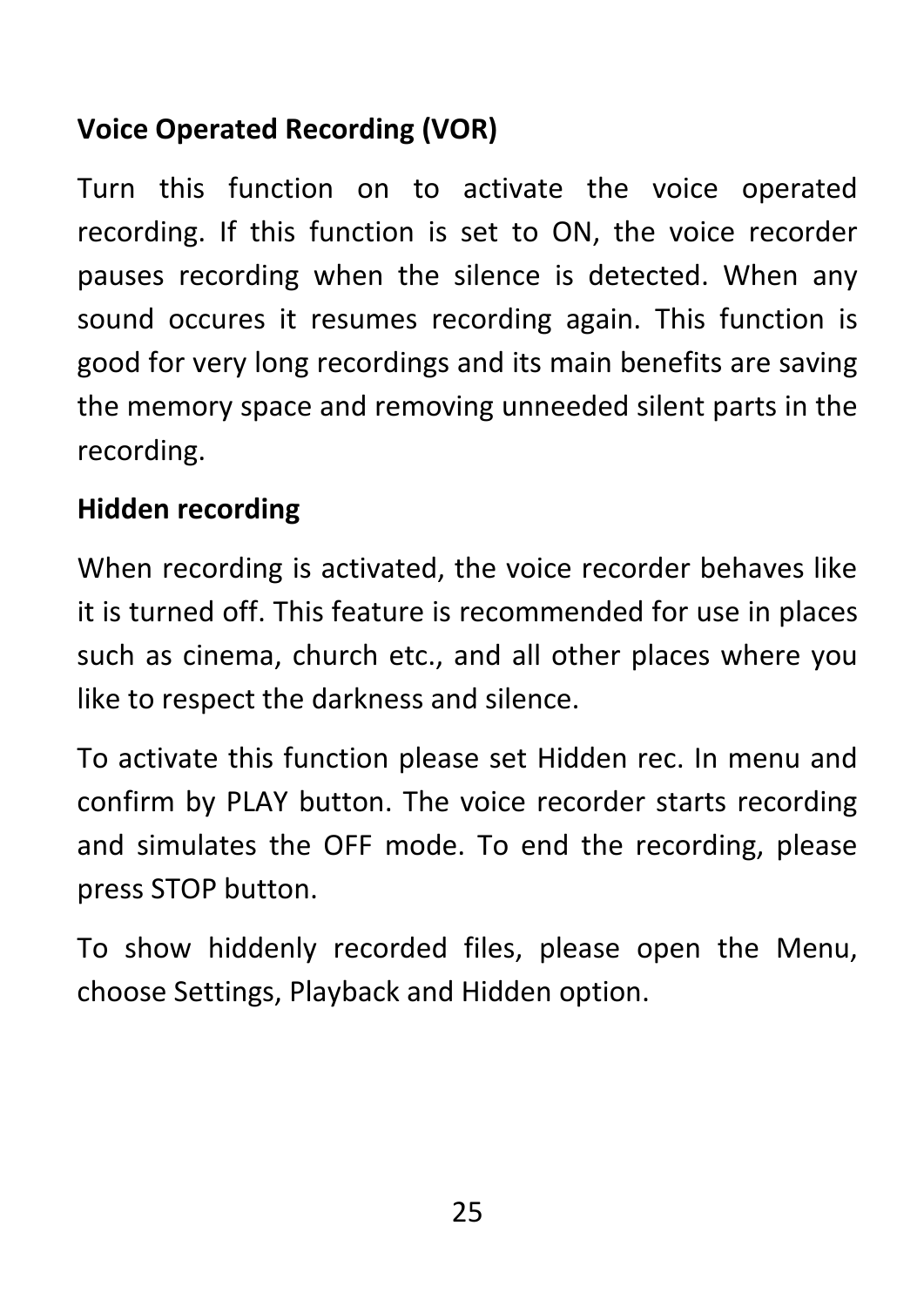#### **Timer**

Set up to 5 presets of the recording at the requested time.

First of all, choose the preset using the  $+/-$  buttons and confirm by right arrow. Then choose the source of recording. You can choose beween FM Radio or Microphone. The FM Radio choice is only available if there are FM Radio presets tuned already.

Next step select the day in week or every day recording. After that set the beginning time of the recording and length of recording.

The last item to be set is the folder for recording. If you set recording from FM radio, please choose also the preset which you prefer to be recorded.

#### **Auto divide**

Automatically divides every recording into smaller parts. You can turn this function off or you can choose between 10, 30 and 60 minutes for each part. If this option is set to OFF, the voice recorder can still divide the file if it is needed because of the file system.

#### **Edit**

Set the behaviour of edit function activated by REC button in Recording Pause mode. If you set to Overwrite, the voice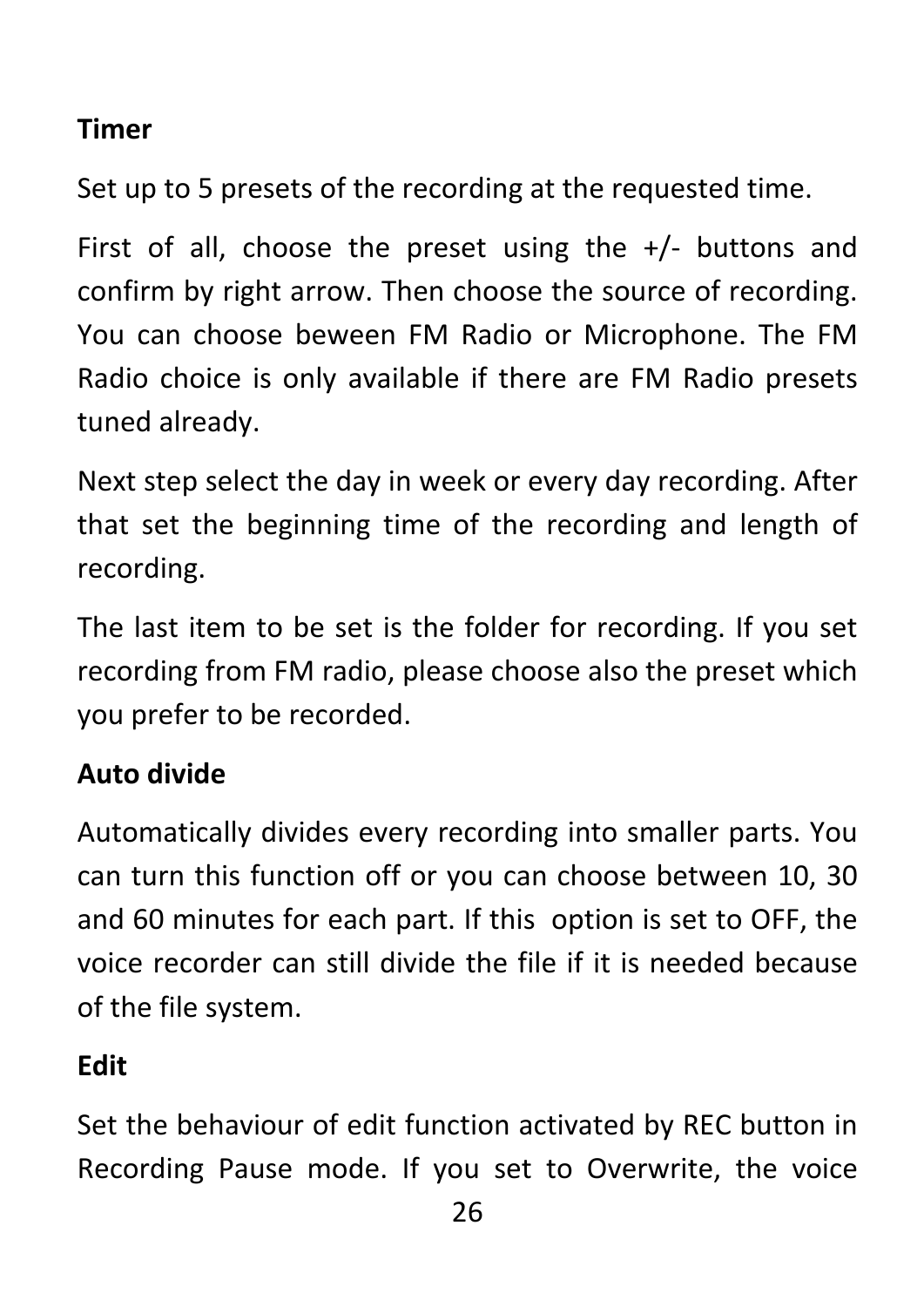recorder starts to write new recording exactly at the paused position and previous recording is overwritten. If you set this to Append, the previous rerding is kept and new recording will be appended at the end of previous recording. Please be carefull while setting the Overwrite option.

#### **Automatic Gain Control**

The voice recorder is equipped with the automatic control of the sound input level. This function avoids the sound distortion caused by high volume sound sources. If you wish to deactivate this funcion, please set to OFF.

## <span id="page-26-0"></span>**Playback**

#### **Hidden**

Choose this option to open the H folder, which contains recordings recorded using the Hidden recording function.

#### **Timer**

Setting of 5 presets for playback activated at selected time.

- *Off* the preset is disabled.
- *File* Play specified time at the selected time.

*Beep* – Make a beep sound at the selected time.

The setting of this function is similar to Timer Recording settings.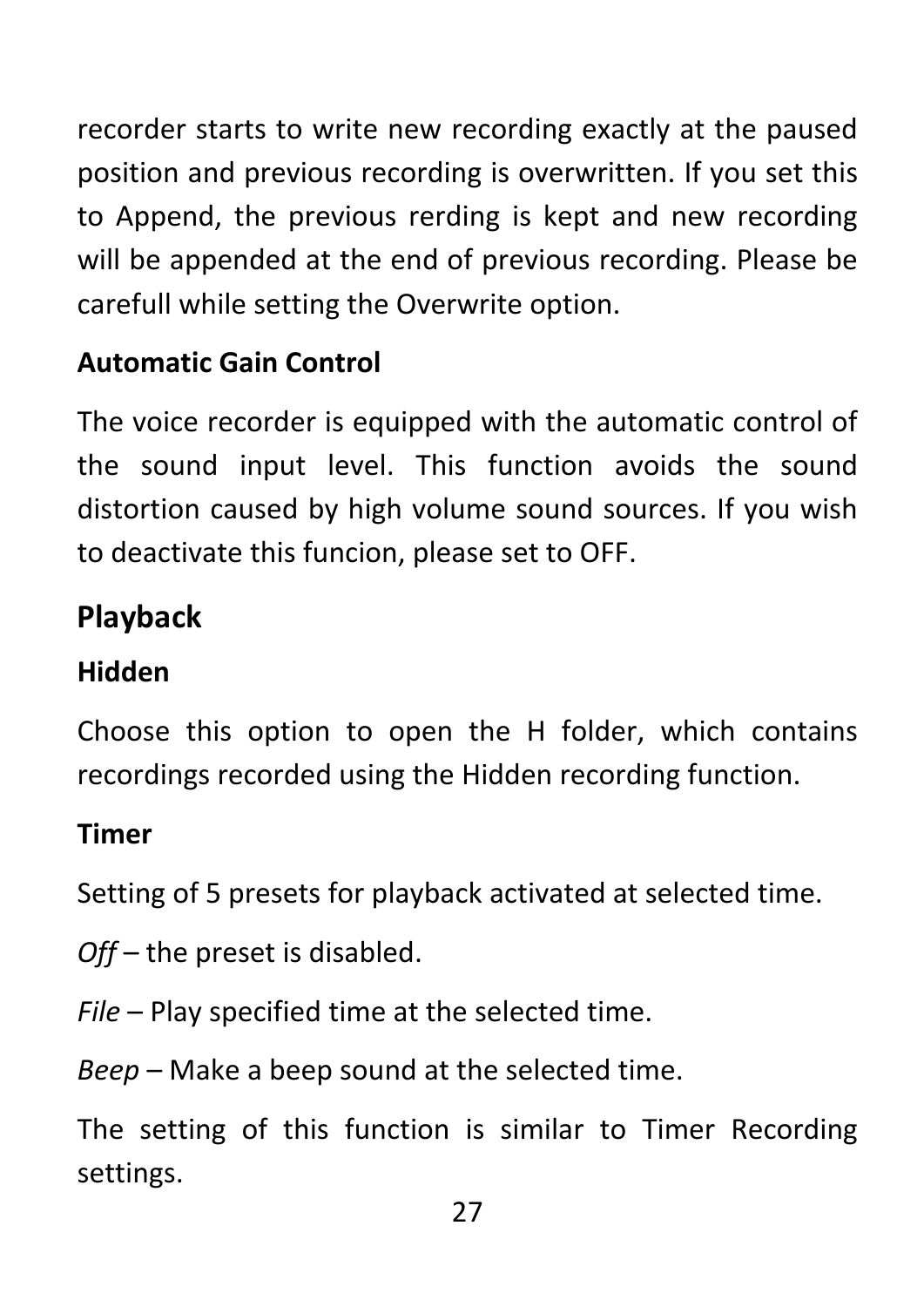#### **Repeat**

Set the repeat mode for playback of files.

#### **Skip forward and backward**

For playing long files it can be very useful to set the Skip forward and Skip backward function. Please choose the value of the distance which will be skipped by press of right or left arrow during playback. Standard behaviour of the right and left arrow when this function is disabled is skipping to next or previous file.

#### <span id="page-27-0"></span>**Interface**

Setting of the audio guide, LCD backlight and other parts of the voice recorder interface.

#### **Sound**

Setting of the sound interface of the voice recorder.

*Off* – all sounds off.

*Buttons* – beep sound activated on press of button.

*Guide* – the sound of the voice guide which is important for visually impaired users. If you mistakenly turn this setting off , please just restart your voice recorder and the voice guide will start speaking again.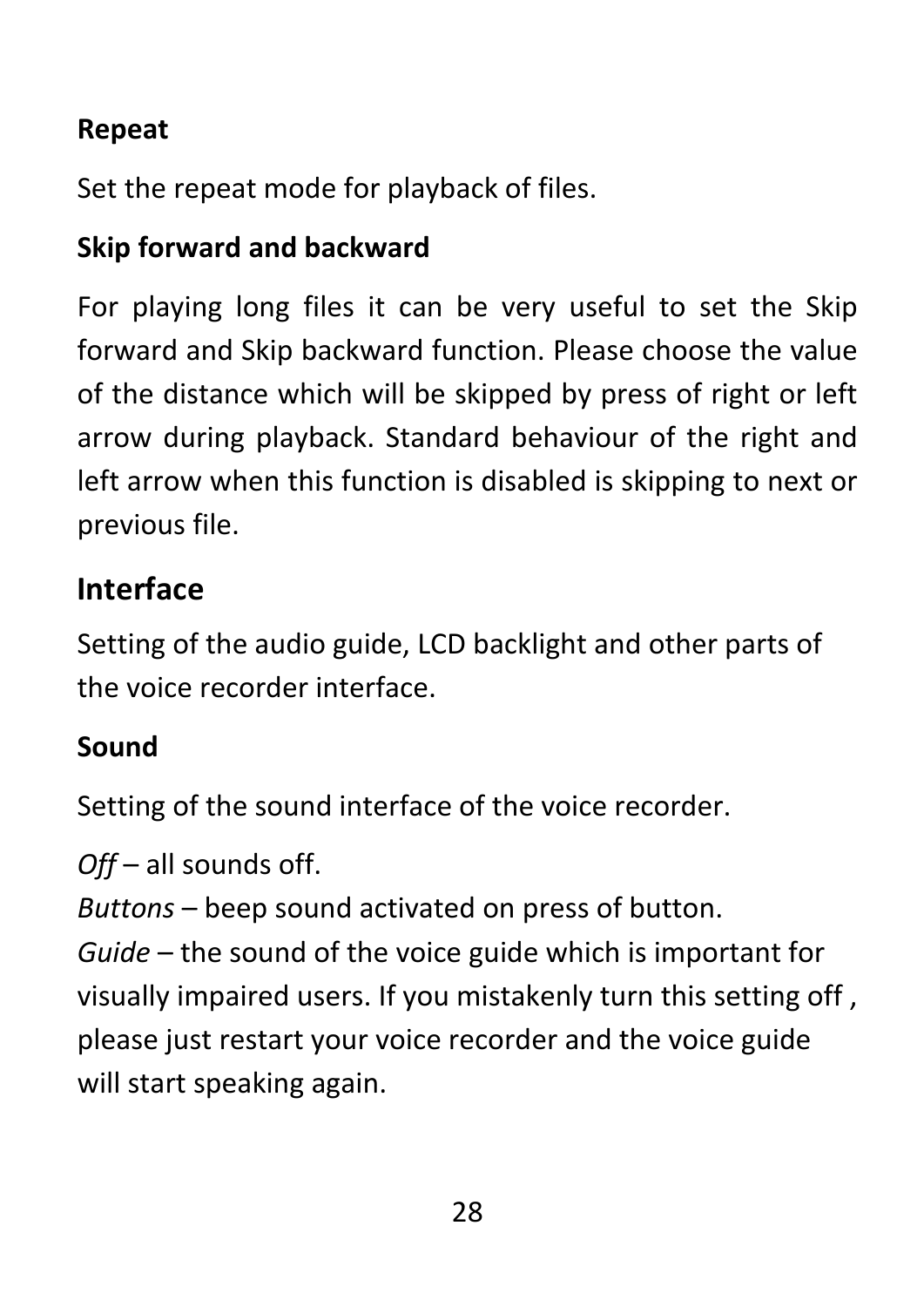#### **Backlight**

Set the value for how long the LCD backlight will be activated after every button press. The setting of higher values causes lower battery life.

*Off* – the backlight is off

*1 Sec.* – backlight activated for 1 second after every button press.

*2 Sec.* – backlight activated for 2 second after every button press.

5 *Sec.* – backlight activated for 5 second after every button press.

*10 Sec.* – backlight activated for 10 second after every button press.

*Always on* – the backlight is always on.

#### **Language**

Change of the menu language. This option only affects the text menu which is shown on the display. It does not have effect on the voice guide.

#### **Voice Guide Volume**

Setting of the volume of voice guide. This volume setting only works with voice guide on.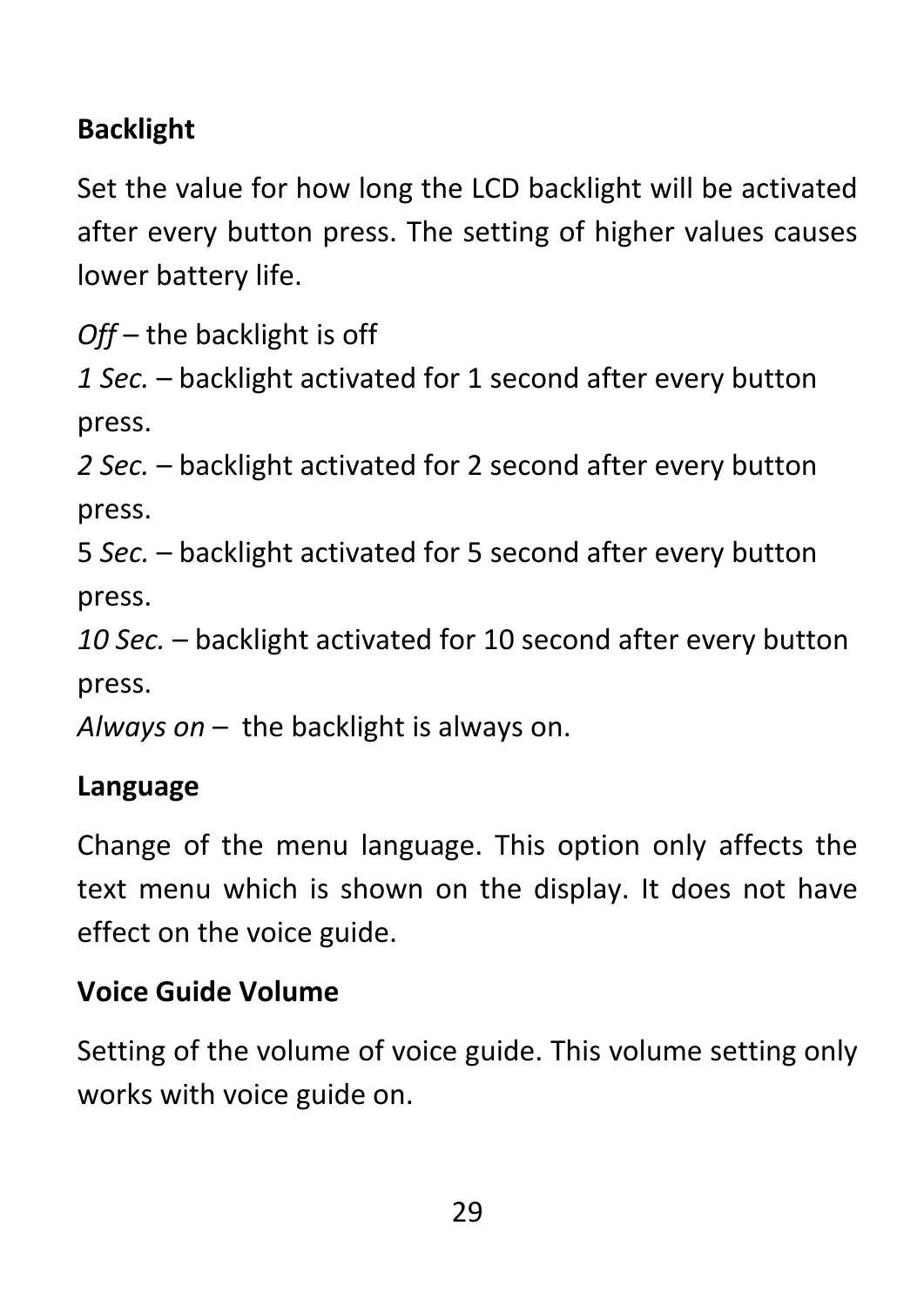# <span id="page-29-0"></span>**Information**

## **Memory**

Switch between the internal memory and external memory (SD Memory card)

#### **Information**

Shows the informations about the hardware and firmware of the voice recorder.

#### **Format**

Formatting of the currently selected memory. **Warning:** All your data will be deleted using this function.

### <span id="page-29-1"></span>**More settings**

#### **Power Off**

Automatically power off the voice recorder after some time of non-activity.

*Off* – Power off function is disabled. Stay always on.

*5 min* – the voice recorder shuts down after 5 minutes.

*15 min* – the voice recorder shuts down after 15 minutes.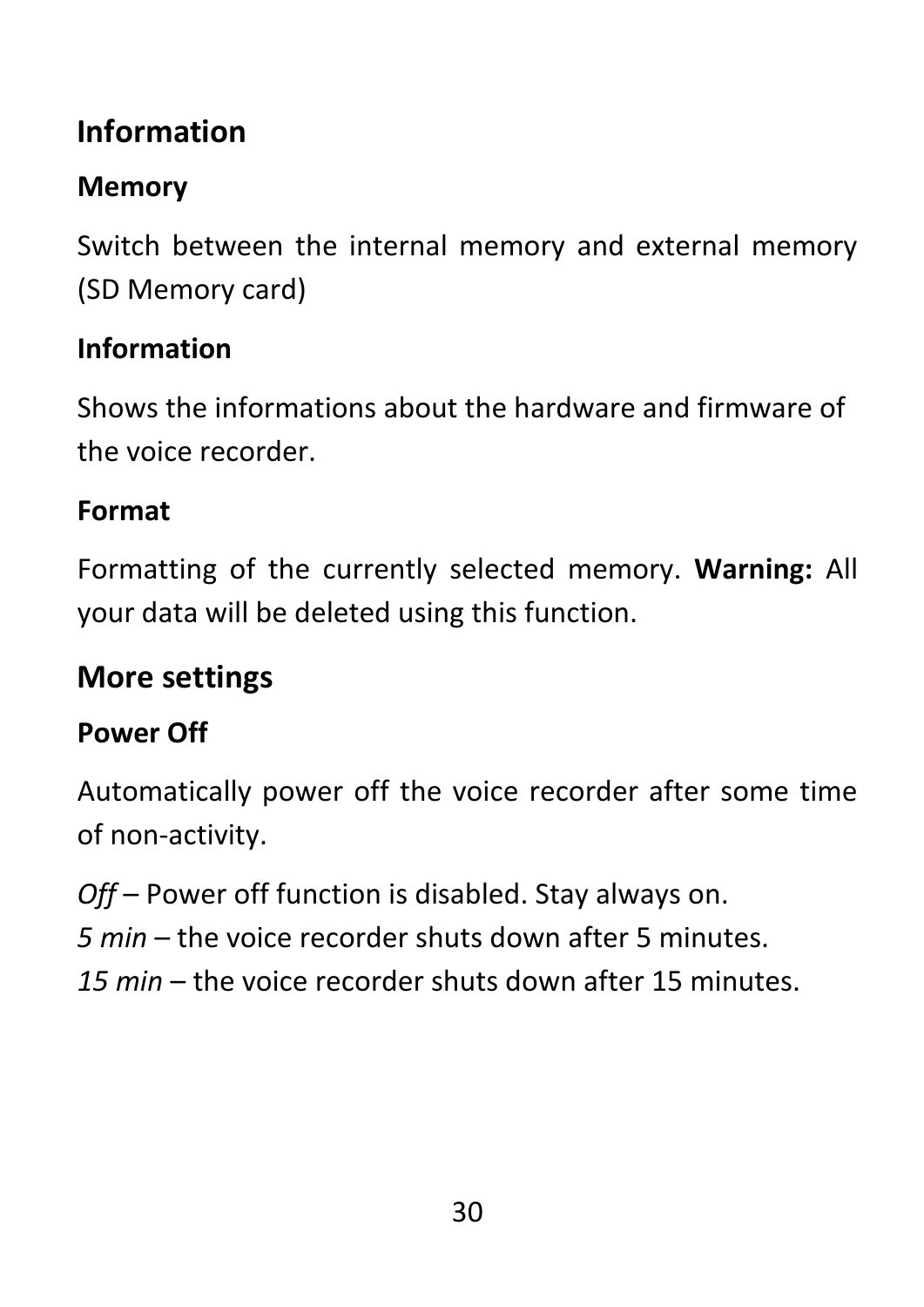#### **Date/Time**

For correct behaviour of the voice recorder i tis needed to set date and time correctly. Please open this menu and set the current values according to your time zone.

#### **Set Default**

All settings will be changed back to default values. This function has no effect on the data (recorded files will not be deleted).

#### **USB Power**

This voice recorder can be powered not only from batteries but also from the USB port (cable connected to PC or USB adaptor from electric socket). If you like to power by USB, please set this function to ON. Otherwise the voice recorder switches to "transfer data" mode after USB is connected. **Warning:** If your voice recorder is not connecting with PC, please check if this swtting is not set to ON.

#### **Hearing aid**

You can check realtime the quality and level of the recorded sound. To activate this feature, please turn on the Hearing aid function. All recorded sounds can be checked realtime by the earphones connected to the earphone socket.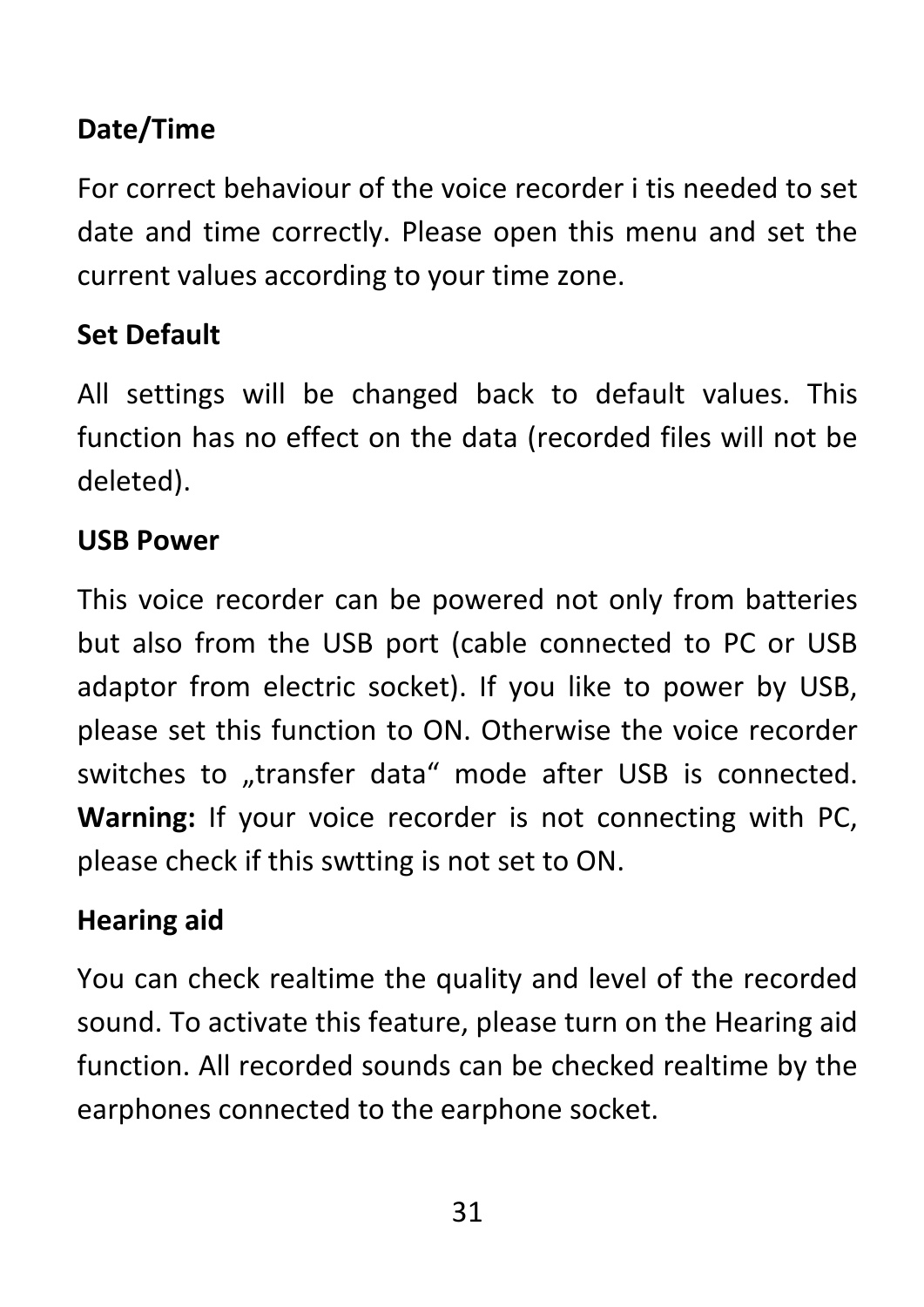#### **Batteries**

Please set the type of batteries which are currently inserted in the voice recorder. The correct setting will bring the optimal battery performance. You can choose between alkaline for non-rechargable and rechargable batteries.

#### **Remote control**

After connecting the remote control (for example a foot switch), please set this option to ON to activate the remote control function.

#### **Firmware Upgrade**

Use this option to update the firmware version of the firmware. Before you start, check if the batteries are fully charged. The blackout during firmware upgrade proces can cause the damage of the voice recorder.

Check for latest updates at web: [http://help.talking](http://help.talking-recorder.com/)[recorder.com.](http://help.talking-recorder.com/) Download the .zip archive and extract the file with BIN extension. Copy this file to the root folder of the internal memory of the voice recorder. This is the folder where you can see VOICE and MUSIC folders. Please copy this BIN file to the same place. Turn on the voice recorder and activate Firmware Upgrade by selecting Settings – More settings – Firmware Upgrade. Please wait for upgrade to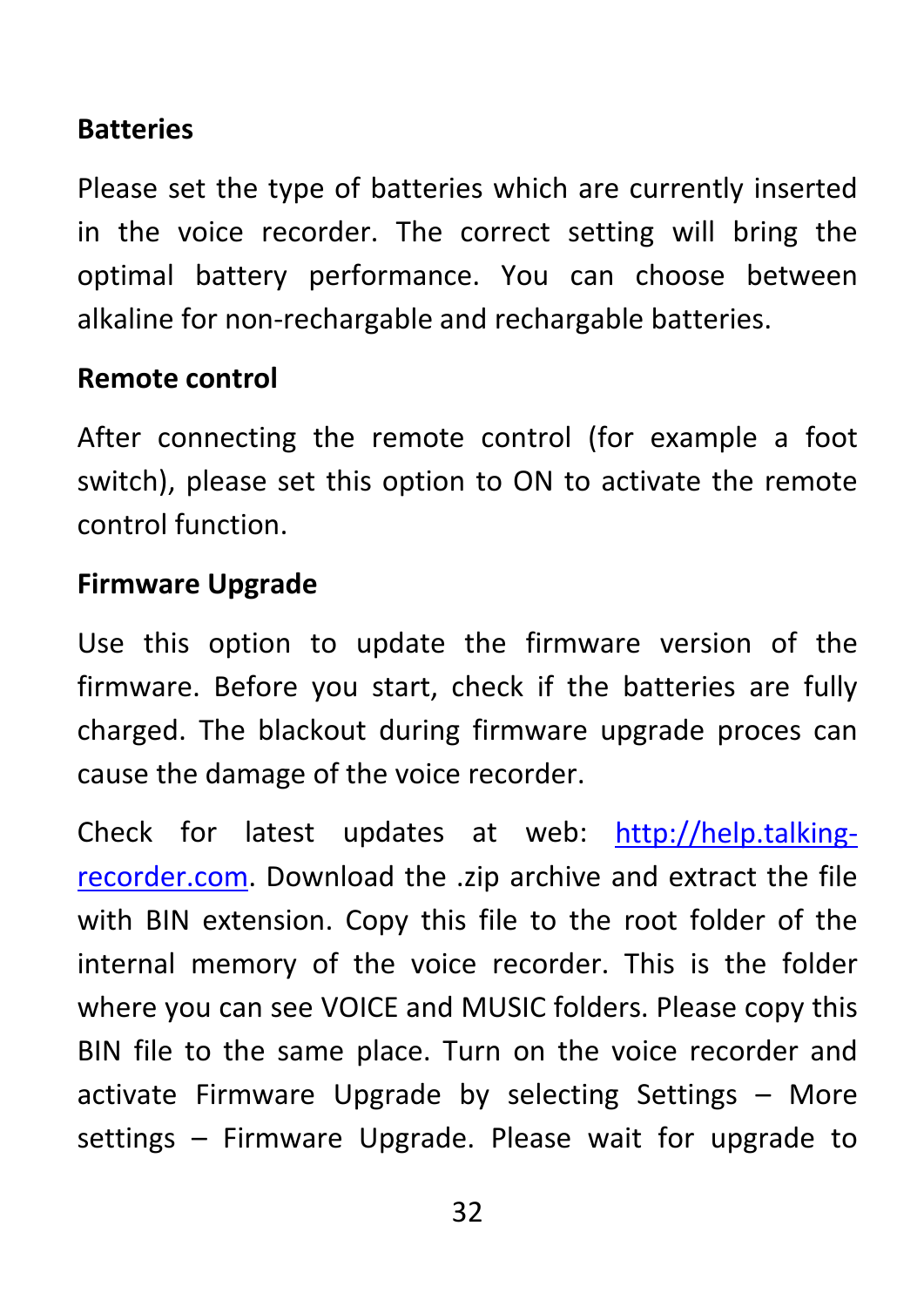finish. The end of process is indicated by a beep. Please take out batteries for a few seconds and return back. Turn on the voice recorder, open the menu and set Settings – More Settings – Set defaults. Now the firmware upgrade process is finished.

# <span id="page-32-0"></span>**Additional information**

# <span id="page-32-1"></span>**Filename structure of recorded file**

The name of the file consist of following parts:

E.g..: VR\_080701\_A0001.MP3

 $VR$  – the mark for "recording"

**080701** – date of recording in format YYMMDD

**A** – folder of recording

**0001** – order number of the file

<span id="page-32-2"></span>**MP3** – file format